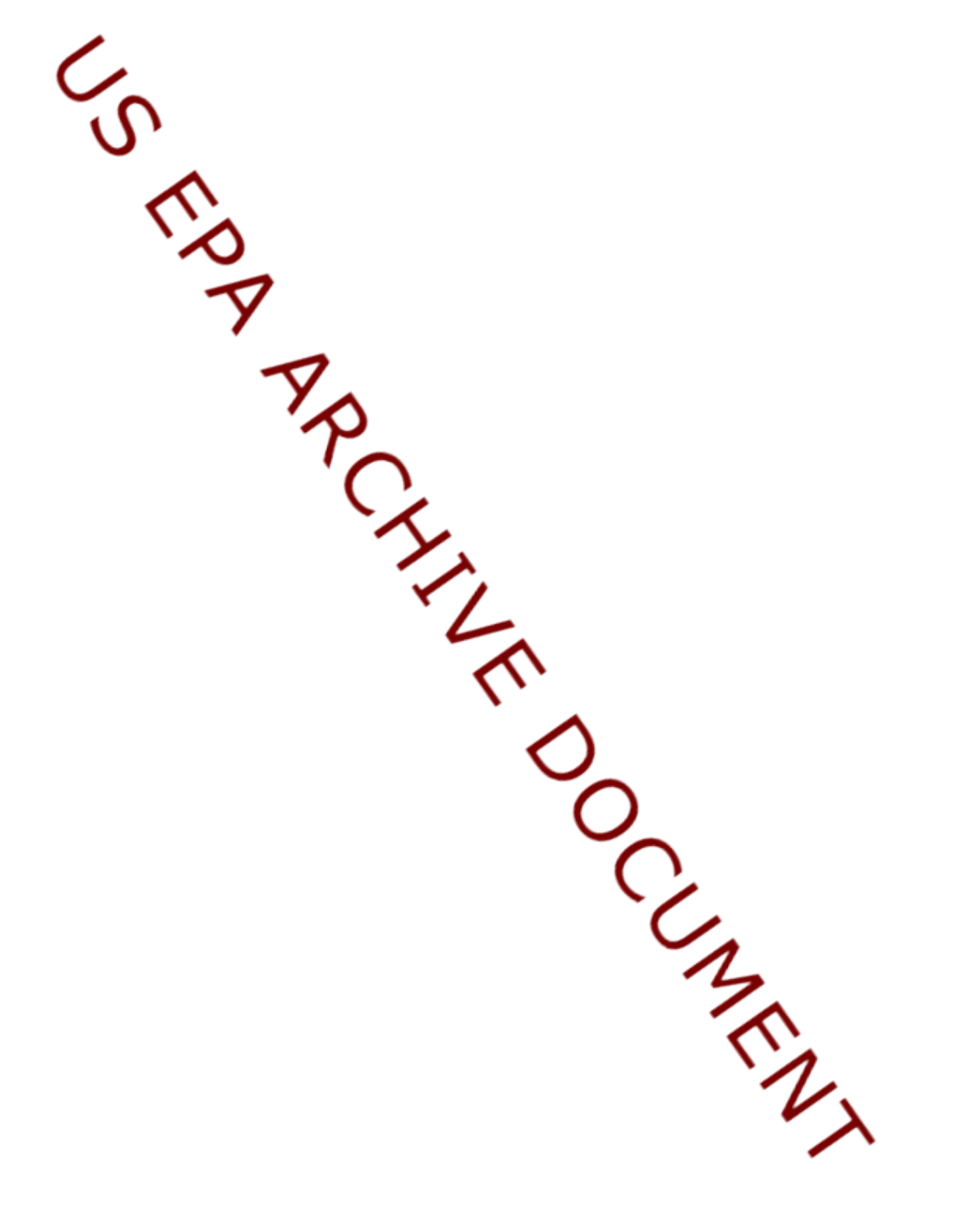### **Appendix A IDX Technologies Summary Test Report**

**NOTE: This document was prepared by IDX Technologies and is published as received. This document was not edited or verified by Battelle.**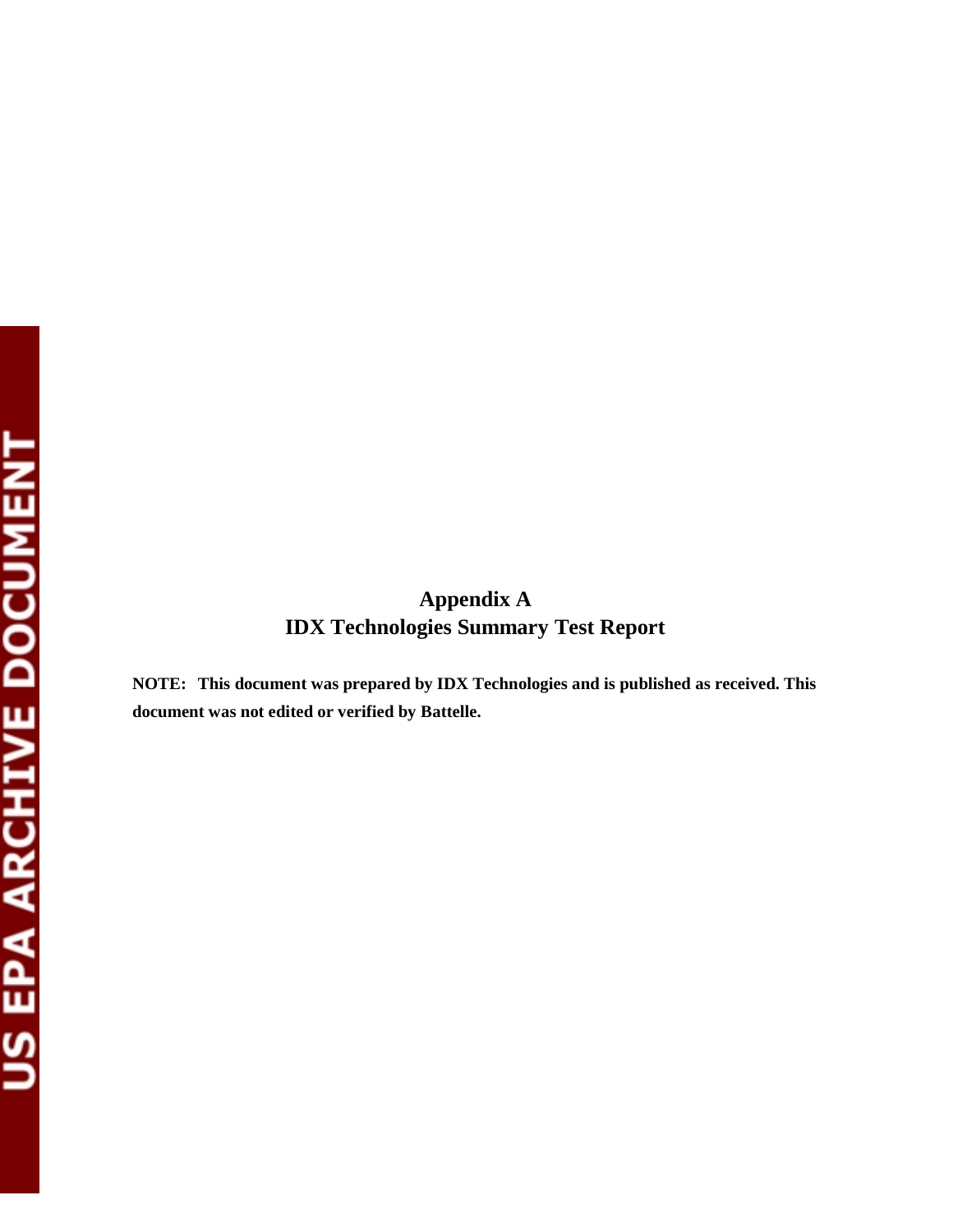# US EPA ARCHIVE DOCUMENT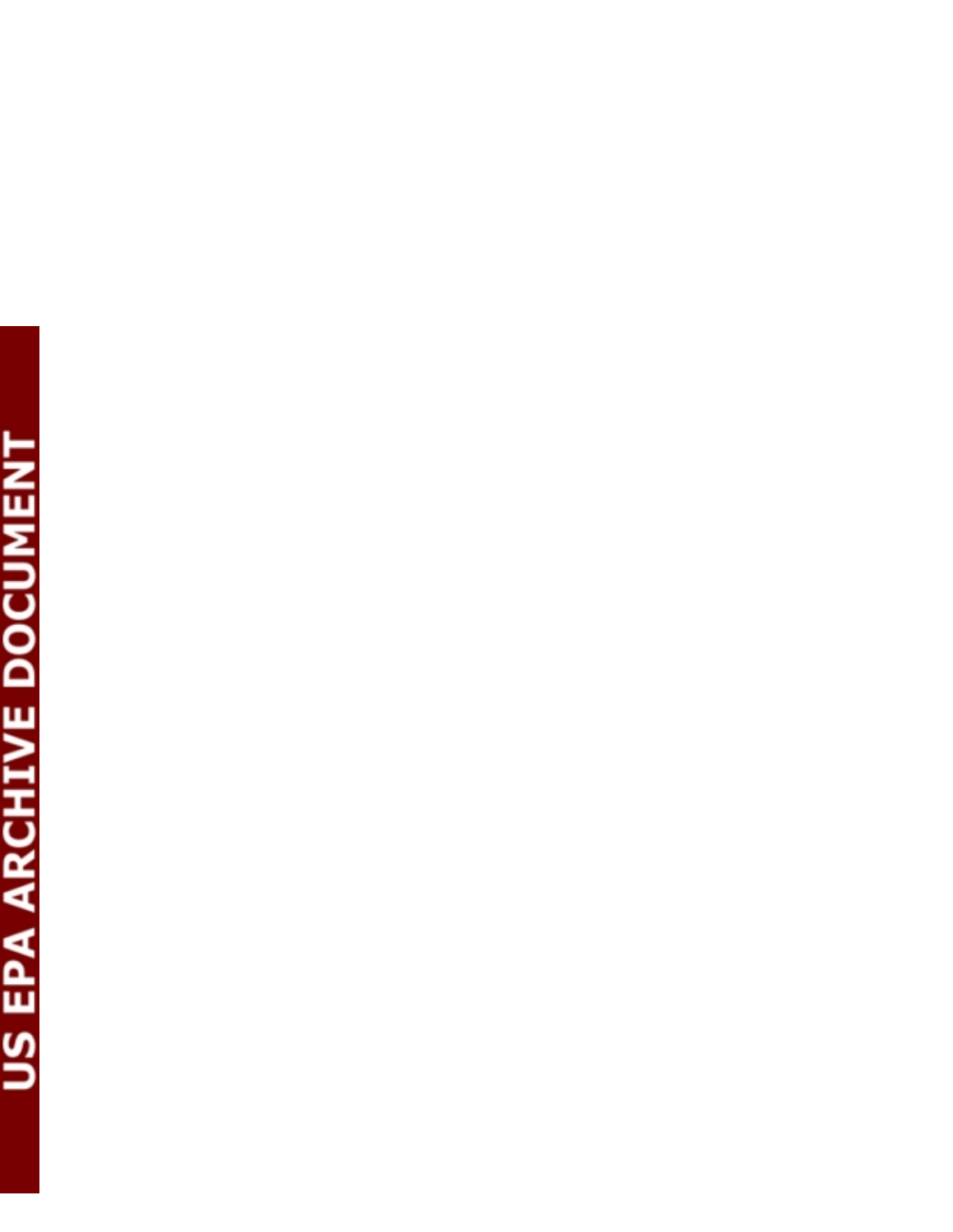### **ETV REPORT IDX-Technologies**

### **1. Introduction**

As we have reported in many occasions in the world that we have succeeded in the development of RIMMPA (Resonance Ionization with the Multi-Mirror system Photon Accumulation)-TOFMS. By the development of it, we have achieved the 2 color 2 photon resonance ionization of tetra to octa chlorinated DDs and DFs with selective soft ionization of PCDD's and PCDF's isomers.

Thus, the ETV for us is to verify the technical results on RIMMPA-TOFMS. We have adopted two countermeasures upon this current situation. The first countermeasure is to adopt an accumulation tube as a condenser for obtaining the high density sample gas and to use helium gas for desorbing it as carrier gas. The second is to adopt the fixed wavelength laser to make the size compact and to realize

easy operation and mobile-ability.

What we had achieved in the laboratory was to detect the PCDD's and PCDF's isomers of 2,3,4,7,8-PeCDF at 410 ppq sensitivity by changing the excitation wavelength and could detect only objective parent ion without any fragmentation.

 We haven't reached, however, the stage to detect the PCDD's and PCDF's isomers in the real gas. This is one of the purposes of this ETV tests for us to establish the method and verify the on-site and rapid analysis method in the real gas from boiler.

### **2. Target**

What we have targeted through ETV test this time was that after filtering, adsorbing and accumulating the exhausting gas into a TENAX column, desorption of PCDD's and PCDF's are carried under the specifically controlled temperature and then is loaded to RIMMPA-TOFMS with helium carrier gas. We aimed at the two kinds of analysis, one was the Congener analysis and the other was the Isomer analysis.

Here, we mean that the congeners analysis is to calculate the TEQ from the relation between the sum of the total ion signals of tetra to octa chlorinated DDs and DFs and that of the Method 23(M23). The sum of the total ion signals of tetra to octa chlorinated DDs and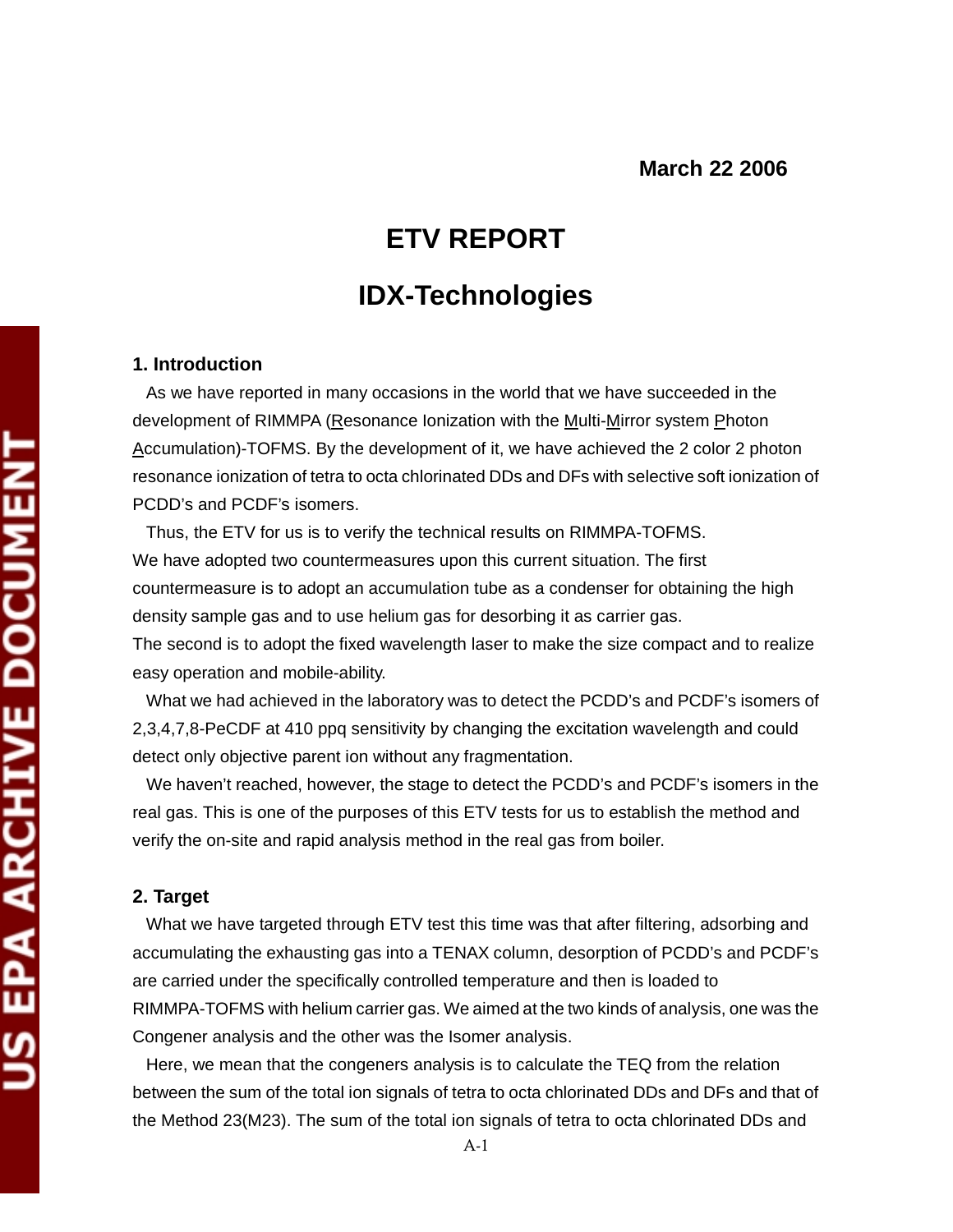DFs congener's ion is calculated as follows. Selecting and fixing an appropriate wavelength of excitation laser wavelength as 310.99nm, we can get all the tetra to octa chlorinated DDs and DFs congener's ion signals and sum up the amount of time variation. And the isomer analysis is to calculate the TEQ from the correlation between the total amount of target isomer's ion signal and that of M23 signals. Setting the excitation laser wavelength for the target isomer and getting the isomer signal and integrating it by time, we can get the total amount of target isomers.

### **3. Test circumstances**

 Terms: Sep. 12 2005 to Sep. 22 2005 Place: U.S. Environmental Protection Agency, Research Triangle Park Test facilities: A 2.94 MBtu/hr, 3-Pass Wetback Scotch Marine Package Boiler manufactured by Superior Boiler Works, Inc., (Details are in the ETV program report)

### **4. Test method**

The schematic diagram of sampling is shown in Fig.1 The sampling steps are briefly divided into next four steps.

### **4.1 Adsorption**

The exhausted gas flows in the Adsorption and Heat Desorption (AHD) unit from sampling port in flue gas duct heated at 160 degree C through sampling probe heated at 200 degree C, glass fiber filter and 5m heated sampling line (Teflon tube). At the AHD, PCDD's and PCDF's in the exhausted gas are adsorbed in the 105 degree C heated TENAX column. The exhausted gas is disposed lastly in APCS (Air Pollutant Control System) through Silica gel, NaOH solution and pump.

### **4.2 Helium Substitution**

To remove nitrogen, oxygen and low boiling point organic compounds that remain in TENAX column, helium gas of 120 degree C is substituted for the gases in TENAX column of 105 degree C for 5 minutes with 3L/min.

### **4.3 Desorption**

The column is heated up to 300 degree C after closing the entrance and exit of it. Keeping it for 10 minutes after the temperature rises up to 300 degree C, the objective gas in helium carrier gas is injected to RIMMPA-TOFMS at 200 degree C.

### **4.4 Analysis**

Analysis of congeners and isomers by RIMMPA-TOFMS are carried out.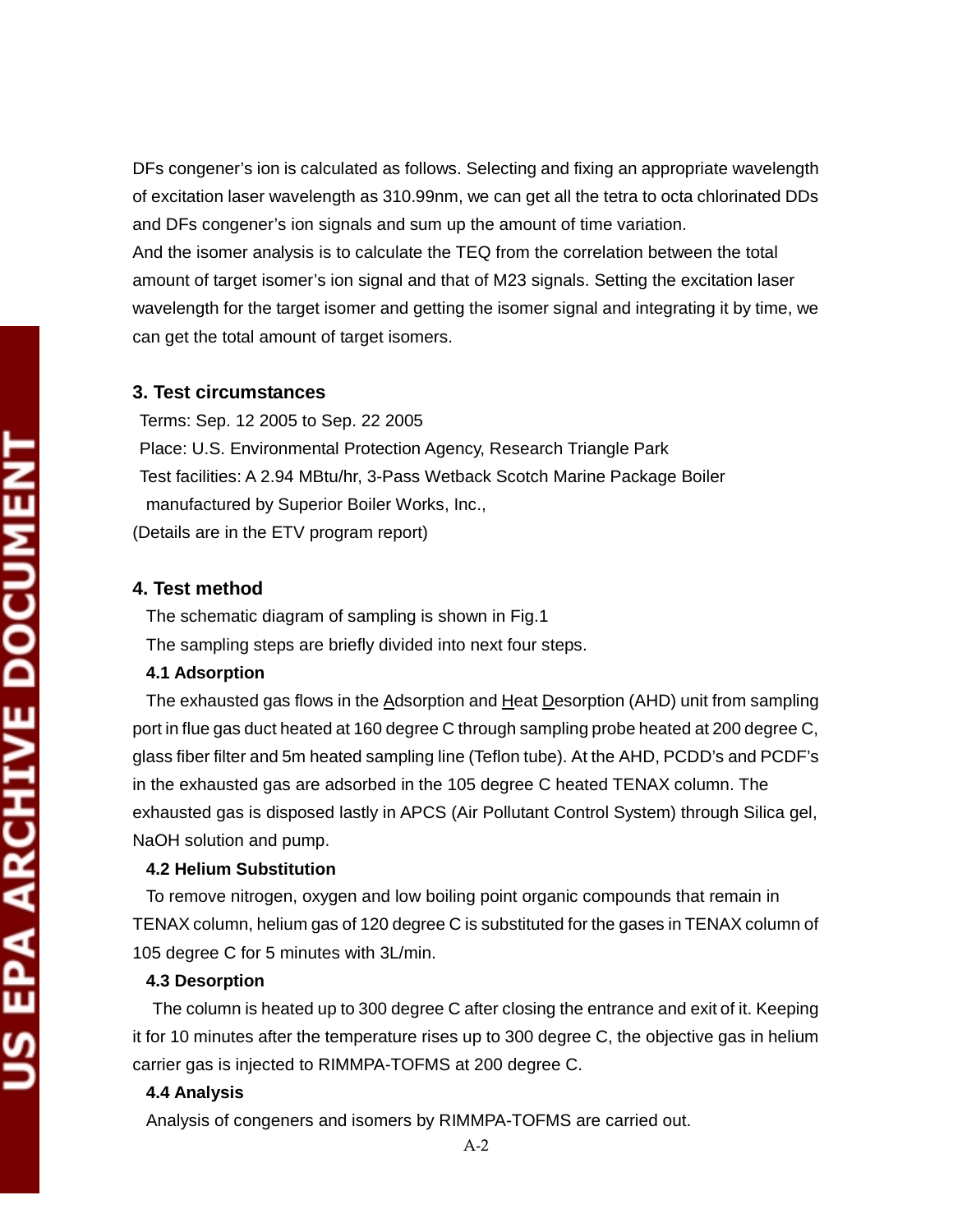

Fig.1 Schematic diagram of the sampling train, adsorption and heat desorption unit, and measurement by RIMMPA-TOFMS

### **5. Test conditions**

Chart 1 shows the test conditions of each day during ETV tests.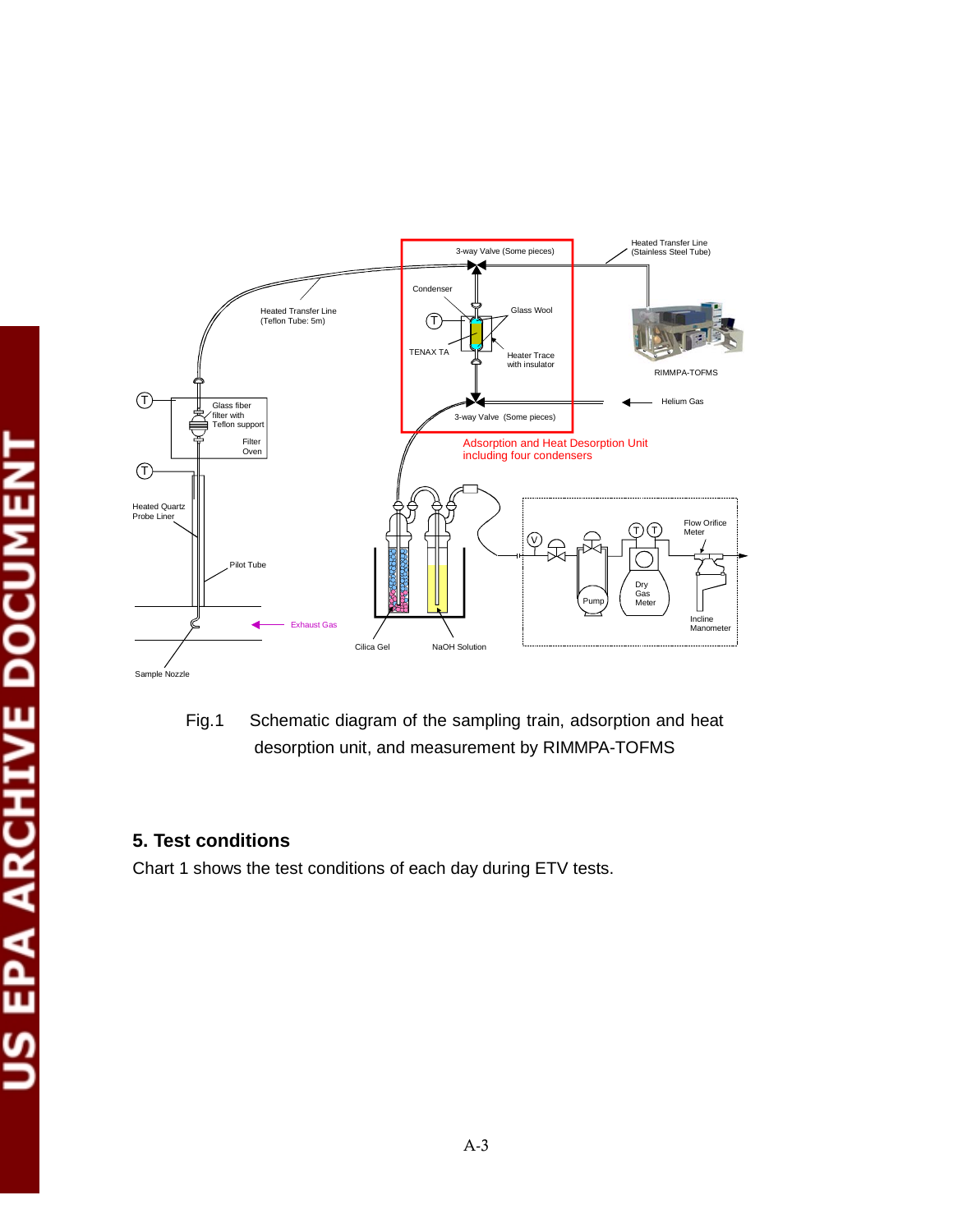Chart 1

| Test        | Sampling        |                                |         | <b>DXN-Desorption</b> |                                            | <b>Excitation Laser</b> |                             | <b>Ionization Laser</b> |
|-------------|-----------------|--------------------------------|---------|-----------------------|--------------------------------------------|-------------------------|-----------------------------|-------------------------|
|             |                 | Number time [min] rate [L/min] |         |                       | volume [L] temp. [deg.C] flow rate [L/min] |                         | Energy [mJ] Wavelength [nm] | Energy [mJ]             |
| 9/12        | 240             | 2.739                          | 657.36  | 300                   |                                            |                         | 310.99                      | 0.1                     |
| 9/14        | 90 <sub>0</sub> | 4.85                           | 436.5   | 280                   |                                            |                         | 310.99                      | 0.1                     |
| $9/16 - #1$ | 70              | 17.083                         | 1195.81 | 300                   |                                            | 3                       | 310.99                      | 0.1                     |
| $9/16 - 42$ | 90 <sub>1</sub> | 16.562                         | 1490.58 | 300                   |                                            | 3                       | 310.99                      | 0.1                     |
| 9/19        | 240             | 15.19                          | 3645.6  | 300                   |                                            | 3                       | 315.83                      | 0.1                     |
| $9/20 - #1$ | 120             | 13.76                          | 1651.2  | 300                   | 0.5                                        | 3                       | 310.19                      | 0.5                     |
| $9/20 - 42$ | 240             | 12.51                          | 3002.4  | 300                   | 0.5                                        | 3                       | 310.19                      | 0.5                     |
| $9/21 - #1$ | 120             | 17.19                          | 2062.8  | 300                   | 0.5                                        | 3                       | 310.19                      | 0.5                     |
| $9/21 - #2$ | 200             | 19.3                           | 3860    | 300                   | 0.5                                        | 3                       | 310.19                      | 0.5                     |
| $9/22 - #1$ | 15              | 16.19                          | 242.85  | 300                   | 0.5                                        | 3                       | 310.19                      | 0.5                     |
| $9/22 - 42$ | 15              | 16.33                          | 244.95  | 200-300               | 0.5                                        | 3                       | 310.19                      | 0.5                     |

### **6. Test results**

### **6.1 Congener Analysis Test Results**

Chart 2 is the results of our ETV tests. The Test Number 9/19 is the result of isomer analysis and the other all are congener analysis. The values in the chart show the signal strengths of the dioxin congeners that RIMMPA-TOFMS detected. Although RIMMPA-TOFMS has succeeded in congener identification of several high-chlorinated dioxins, RIMMPA-TOFMS has not succeeded in determination of isomers due to the bad influence of impurities that exist close to dioxins in mass numbers.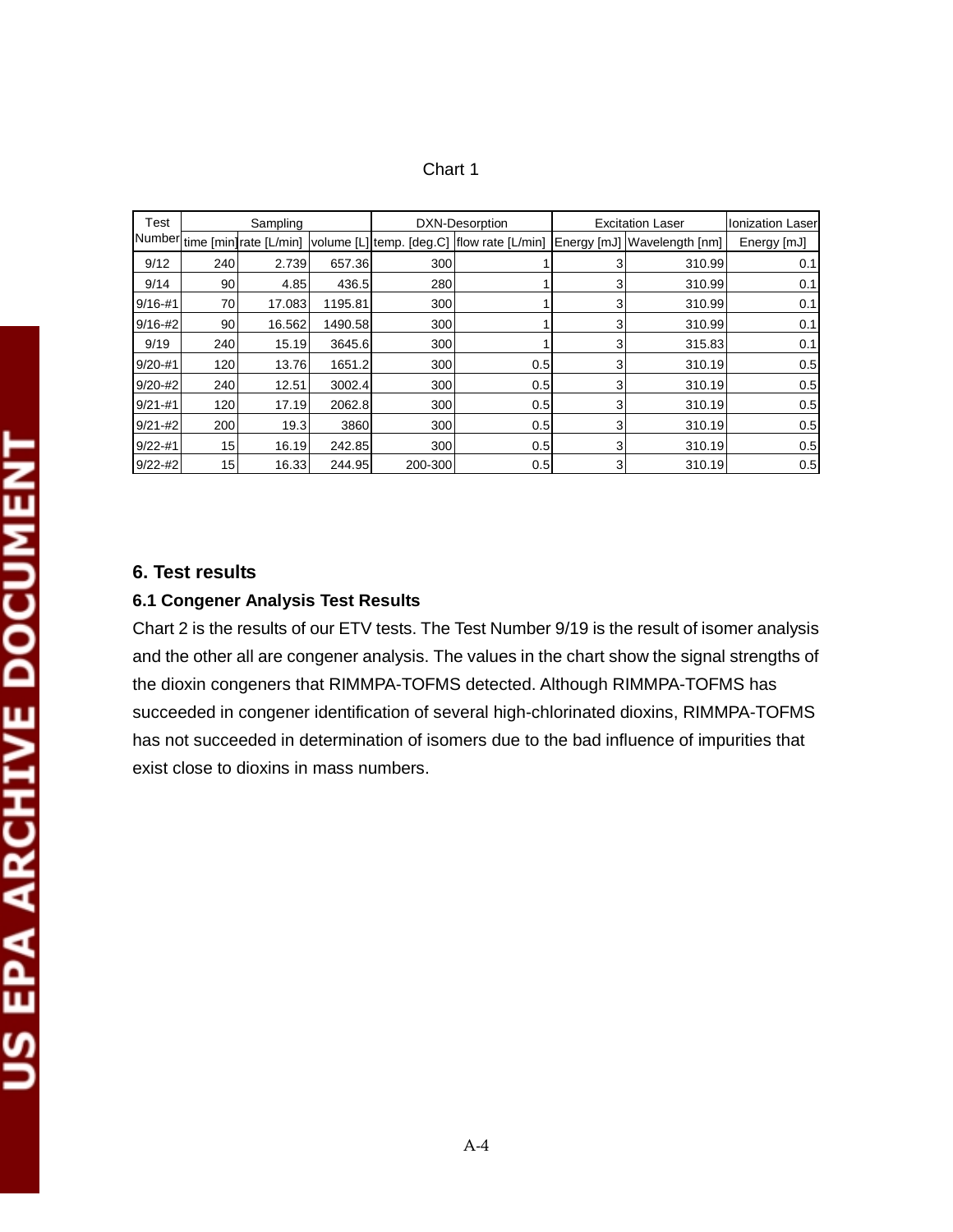| Chart 2 |  |
|---------|--|
|---------|--|

|              | 9/12 | 9/14 | $9/16 - #1$ 9/16-#2 | 9/19 |     |      | $9/20 - 41$ 9/20- $42$ 9/21- $41$ 9/21- $42$ 9/22- $41$ 9/22- $42$ |  |
|--------------|------|------|---------------------|------|-----|------|--------------------------------------------------------------------|--|
| <b>TeCDD</b> |      |      |                     |      | 7.1 | 12.1 |                                                                    |  |
| PeCDD        |      |      |                     |      | 6.1 | 5.1  |                                                                    |  |
| <b>HxCDD</b> |      |      |                     |      |     |      |                                                                    |  |
| HpCDD        |      |      |                     |      |     |      |                                                                    |  |
| OCDD         |      |      |                     |      |     |      |                                                                    |  |
| <b>TeCDF</b> | 1.7  |      |                     |      |     |      |                                                                    |  |
|              |      |      |                     |      |     |      |                                                                    |  |
| PeCDF        |      |      |                     |      |     |      |                                                                    |  |
| <b>HxCDF</b> |      |      |                     |      |     |      |                                                                    |  |
| <b>HpCDF</b> |      |      |                     |      |     |      |                                                                    |  |
| <b>OCDF</b>  | 1.3  |      |                     |      |     |      |                                                                    |  |

Blank=Not identified

### **6.2 Test result details**

### **First half**

The chart 3 below shows the results from Sep. 12 to Sep. 16.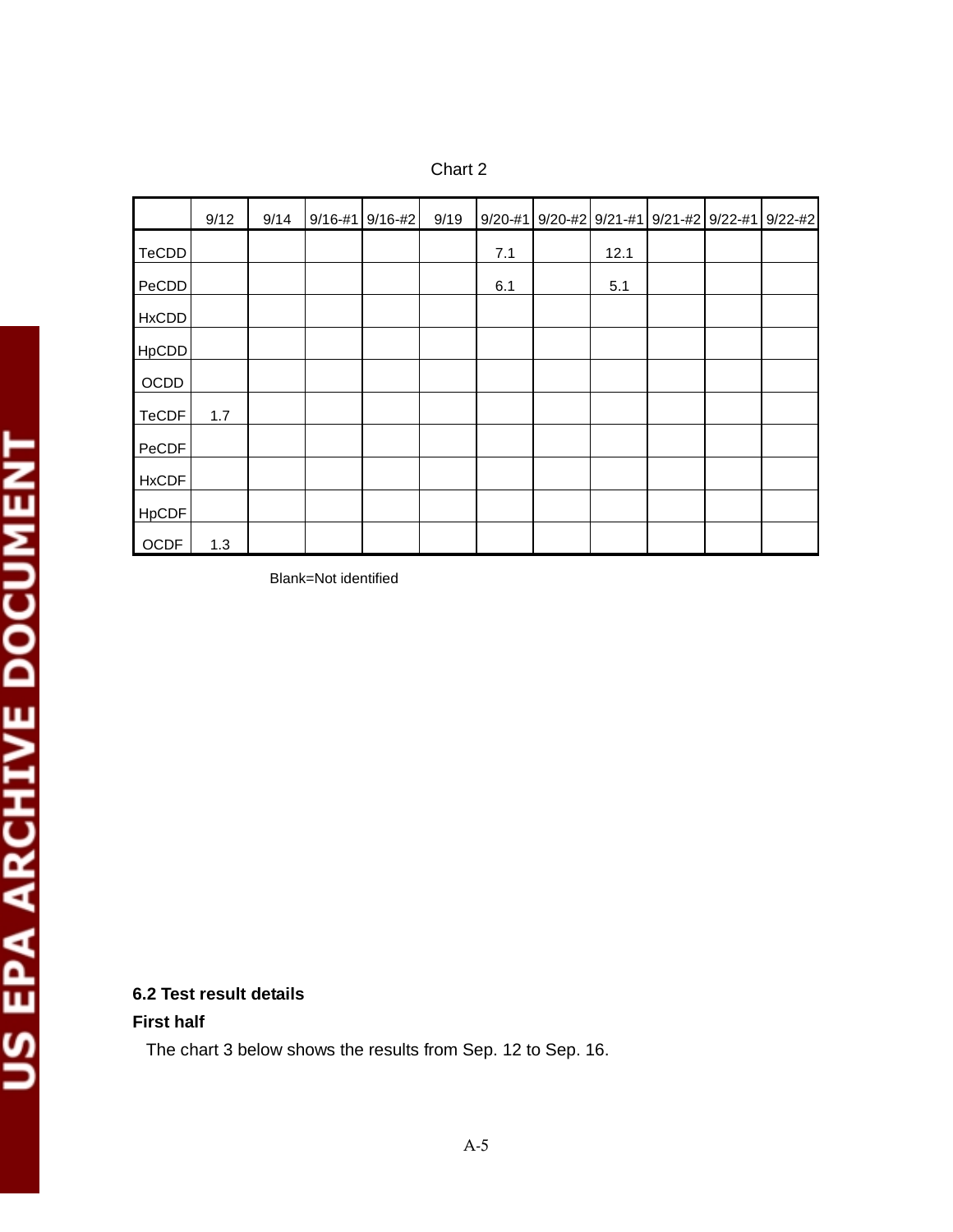|                     | 9/12                                                                                                  | 9/13                                                                         | 9/14                                                         | 9/15                                                        | 9/16                                                                                                                                                    |
|---------------------|-------------------------------------------------------------------------------------------------------|------------------------------------------------------------------------------|--------------------------------------------------------------|-------------------------------------------------------------|---------------------------------------------------------------------------------------------------------------------------------------------------------|
| Sample transfer     | 5m Teflon tube                                                                                        |                                                                              | 5m Teflon tube                                               |                                                             | 5m Teflon tube                                                                                                                                          |
| Adsorption          | 105 degree C                                                                                          | Pipe cleaning<br>by solvent                                                  | 105 degree C                                                 | Brand new pipe<br><b>TENAX</b> cleaning                     | 105 degree C                                                                                                                                            |
| Helium substitution | 3L/min, 5min                                                                                          | AHD unit cleaning                                                            | 3L/min, 5min                                                 | change of glass wool<br>Improvement<br>sampling unit        | 3L/min, 5min                                                                                                                                            |
| Desorption          | 300 degree C                                                                                          |                                                                              | 300 degree C                                                 |                                                             | 300 degree C                                                                                                                                            |
| <b>RIMMPA-TOFMS</b> | 310.99nm, 3mJ<br>213nm, 0.1mJ                                                                         | New HTPD                                                                     | 310.99nm, 3mJ<br>213nm, 0.1mJ                                | Cleaning and change<br><b>HTPD</b>                          | 310.99nm, 3mJ<br>213nm. 0.1mJ                                                                                                                           |
| Others              | Preheating of He gas<br>200 degree C<br>Congener analysis                                             |                                                                              | preheating of He gas<br>200 degreeC<br>Congener analysis     |                                                             | New He bomb<br>Insert activate charcoal<br>between TENAX column<br>and He bonbe<br>No preheating of He gas<br>Congener analysis                         |
| Results             | Fig.2-12<br>Lots of impurity<br><b>TENAX</b> decomposition<br>Impossible to identify<br>and determine | Abherence of TENAX<br>in inside of HTPD<br>Adherence of TENAX<br>in the pipe | Fig13<br>same as 9/12<br>Fig14, 15<br>stains in the AHD unit | Higher volume of<br>sampling rate by<br>changing glass wool | Fig17, 18<br>spectrum quenching of<br>m/z320, 345<br>No changes in the others<br>Change from Helium to N <sub>2</sub><br>for cleaning<br>Chamber baking |

### Chart 3

### **Sep. 12 2005**

Figure 2 (Test number: 9/12) shows the mass spectrum of 270 to 500 measured by RIMMPA-TOFMS. The ion signal was obtained by integrated value of 3 minutes measurement. Although we recognized the PCDD's and PCDF's peaks, it was tough to identify and determine PCDD's and PCDF's because the spectra of other impurities overlapped the peak signals of the PCDD's and PCDF's. As indicated a and b in Fig.2, we detected the spectrum of impurities that adhere to the TENAX, the mass number of which increase by m/z 75 regularly, and the spectrum obstruct the measurements of PCDD's and PCDF's. It was thought as impurity in TENAX and it disturbs the PCDD's and PCDF's spectra.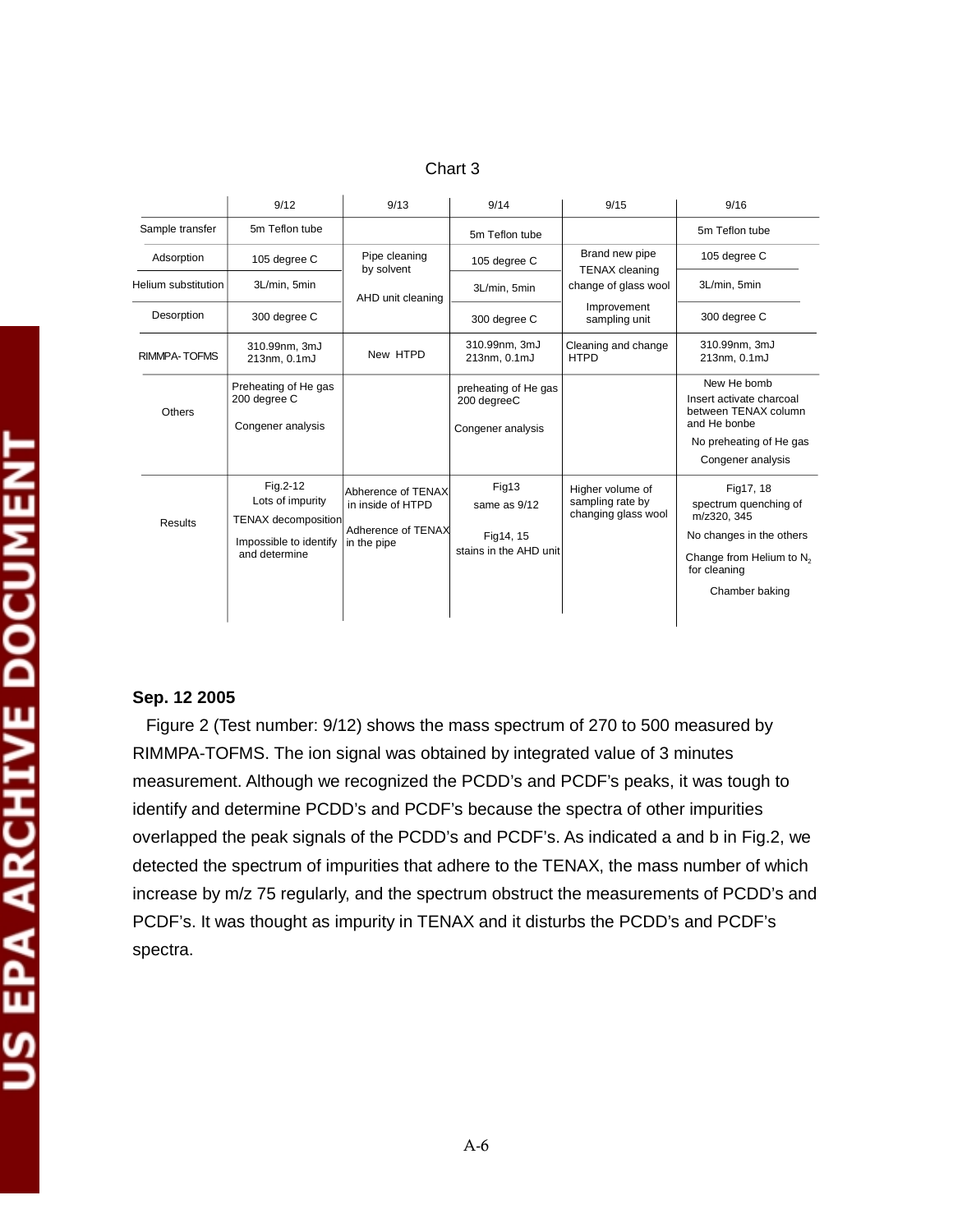

Fig.2 Mass spectrum (Test number: 9/12)

Figures 3 to 12 are the mass spectra which are expanded near PCDD's and PCDF's congeners. The indicated values are relative intensity of each peak normalized by M+2 ion signal in the case of TeCDF or M+4 ion signal in the case of OCDF. We recognized some differences in the intensity ratio between the observed one and that estimated from existence ratio of chlorine isotope. In the case of TeCDF, the observed ratios are 50.6/100 and 60.5/100, while the estimated ratios are 76/100 and 49/100. We assume that these differences might be caused by the spectra overlapping.

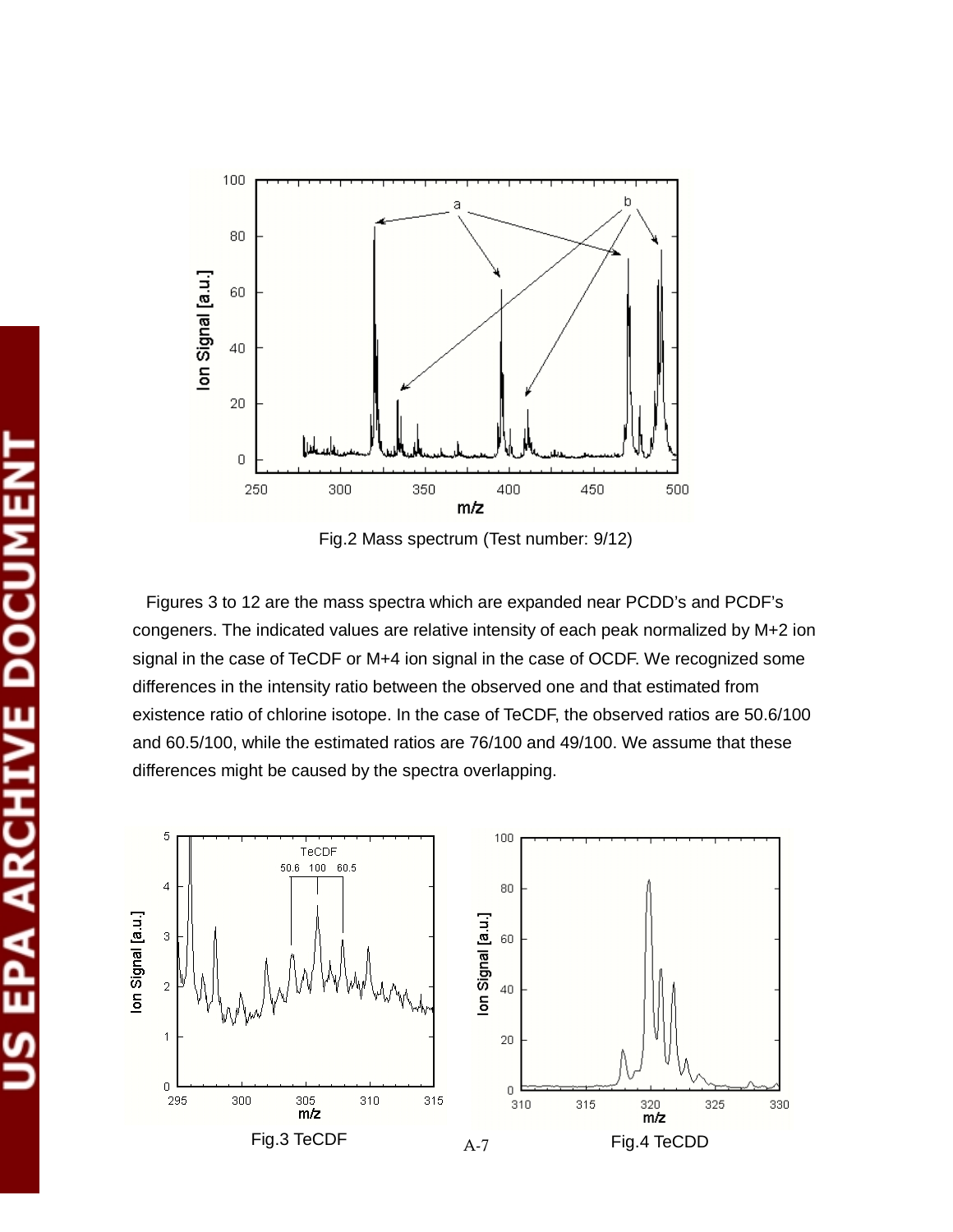

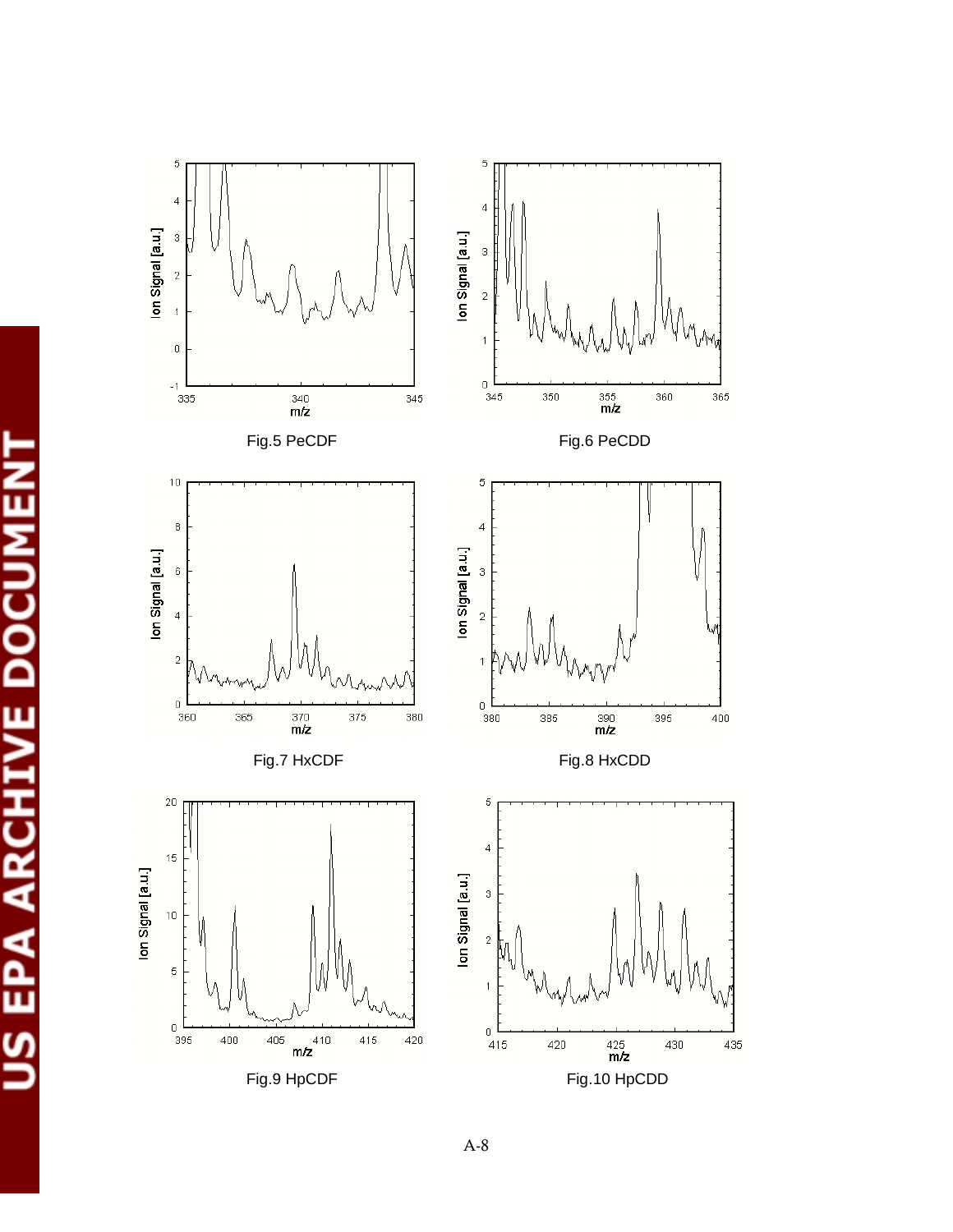

### **Sep. 13 2005**

To avoid the stains in the AHD unit, pipes and High Temperature Pulsed gas Device (HTPD), HTPD was changed to new one. We blow off TENAX in the AHD unit by the compressed air. And we also cleaned pipes between the AHD unit by both of compressed air and solvent.

### **Sep. 14 2005**

Figure 13 is the mass spectrum (mass number: 270 to 500) measured by RIMMPA-TOFMS. The ion signals are obtained by integrated value of 3 minutes measurement. The signals of impurity, however, did not disappear even after cleaning and changing of HTPD to new one. It was tough to identify and determine PCDD's and PCDF's because the spectra of the other impurity overlapped the peak signal of the PCDD's and PCDF's although we recognized the PCDD's and PCDF's peaks in our results.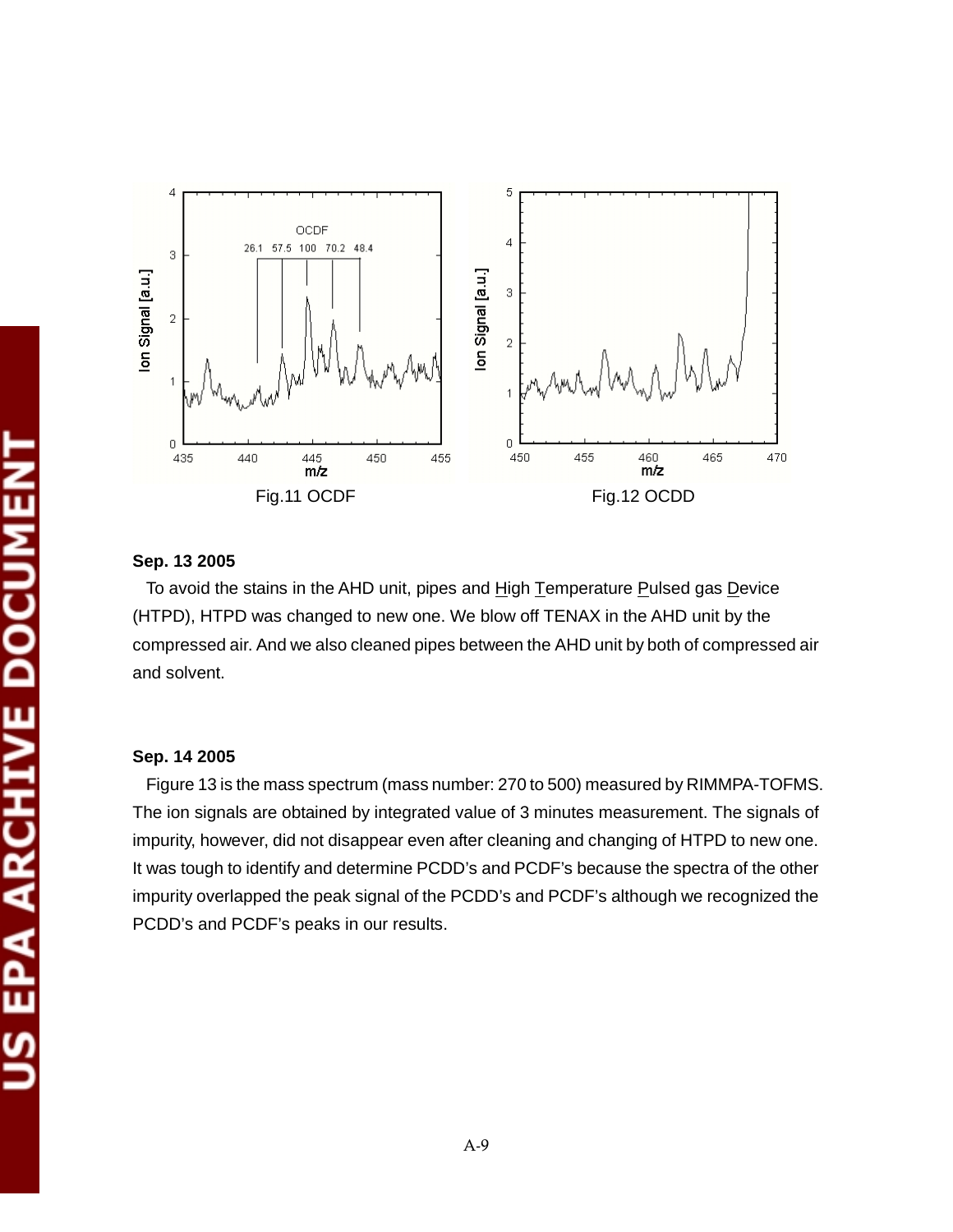

Fig.13 Mass spectrum (Test number: 9/14)

Figure 14 and 15 show the two cases of helium gas pass through the AHD unit and the case of not passes through the unit. From these results, we realized that the inside of the AHD unit has stained, so that we newly created another way of sampling without using the unit. (Refer Fig.16). And we cleaned HTPD and changed the parts of the units. Also we cleaned TENAX as well at 280 degree C for 16 hours assuming that TENAX itself has its stain.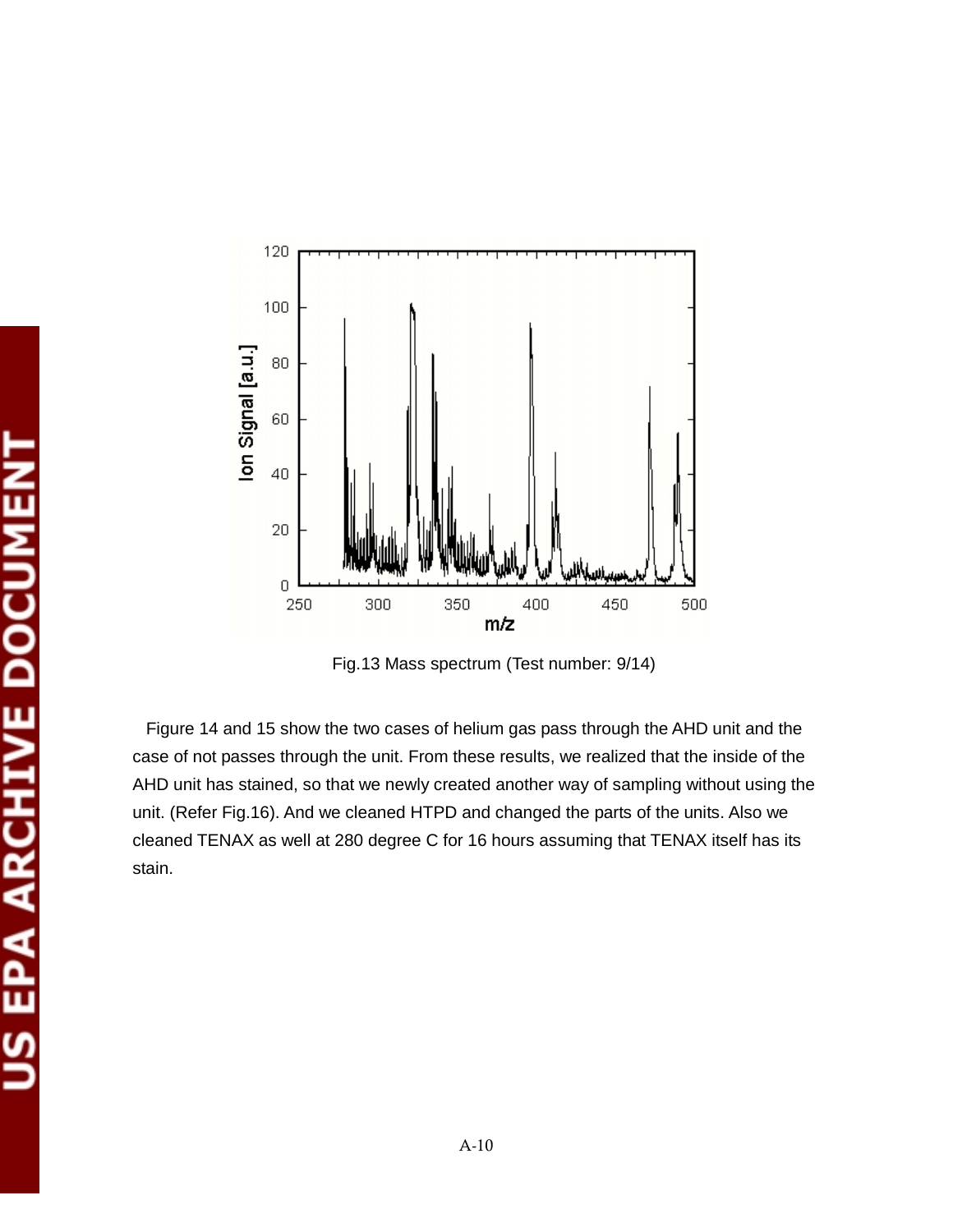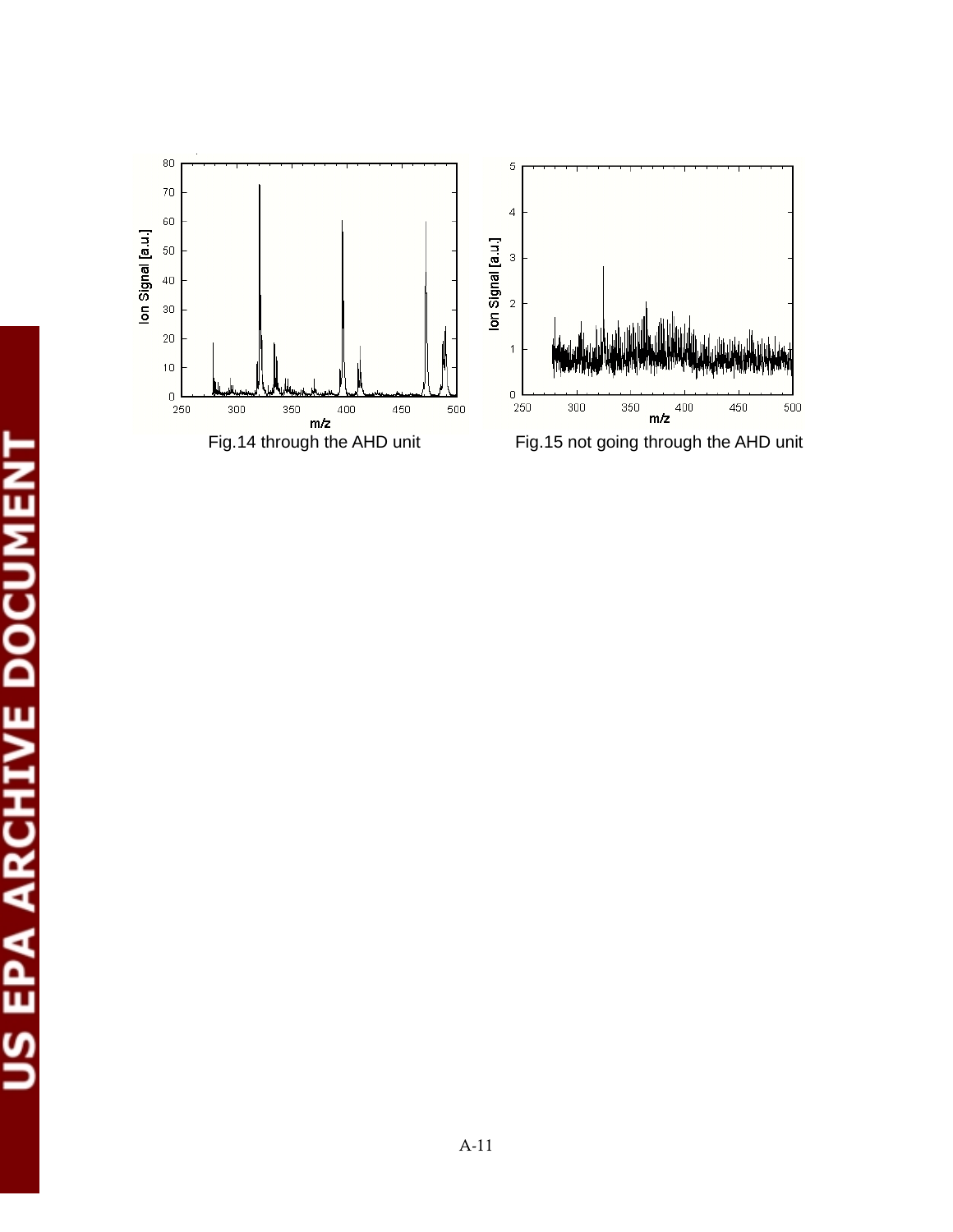

Sample Nozzle

Fig.16 Schematic diagram of the sampling train, adsorption and heat desorption by single condenser, and measurement by RIMMPA-TOFMS

### **Sep. 16 2005**

We changed the glass wool to raise the sampling rate, and changed a helium cylinder to a new one as well. And we inserted the activated charcoal filter between helium cylinder and TENAX column to avoid impurity in the helium gas.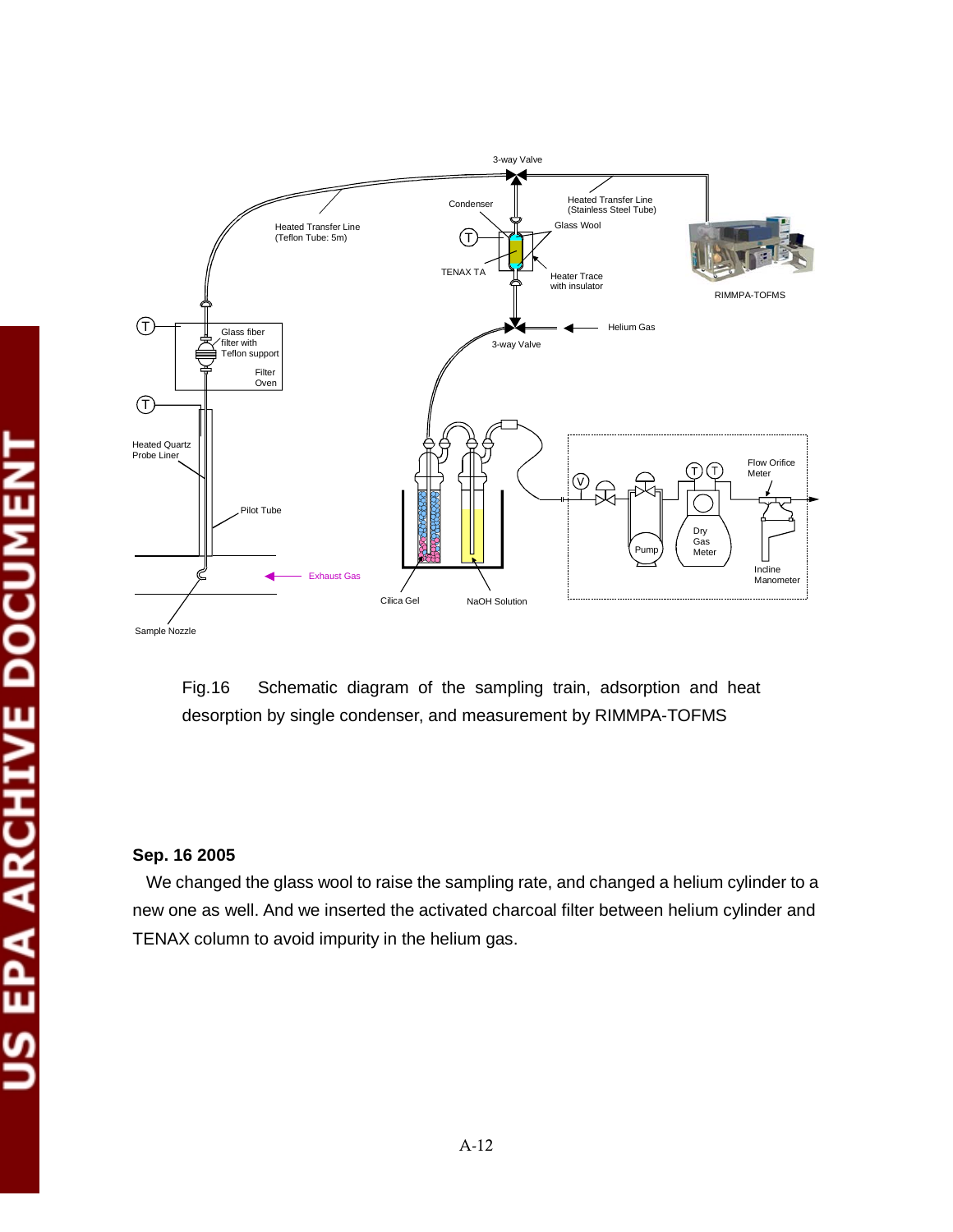Figure 17(Test number: 9/16-#1), Fig.18 (Test number: 9/16-#2) are the mass spectra (mass number: 270 to 500) measured by RIMMPA-TOFMS and the mass spectra are obtained by integrated value of 3 minutes measurement. If we compare with the Fig.14, the ion signal of mass number 320 and 345 are decreased. However, we could not identify and determine the PCDD's and PCDF's due to the peaks of impurity.



Fig.17 Mass spectrum(Test number:9/16-#1) Fig.18 Mass spectrum(Test number: 9/16-#2)

We changed the cleaning solvents from helium to nitrogen and cleaned HTPD again at 200 degree C for a day. Baking in the chamber was also done for a day. Another way that we did was to change to a 3/4 inch tube that doesn't require seal tape because we assumed that the exhausted gas from seal tape might cause the noise in the spectra of PCDD's and PCDF's.

### **Second half**

The chart 4 below shows the summary of the results of sep. 19 thru Sep.22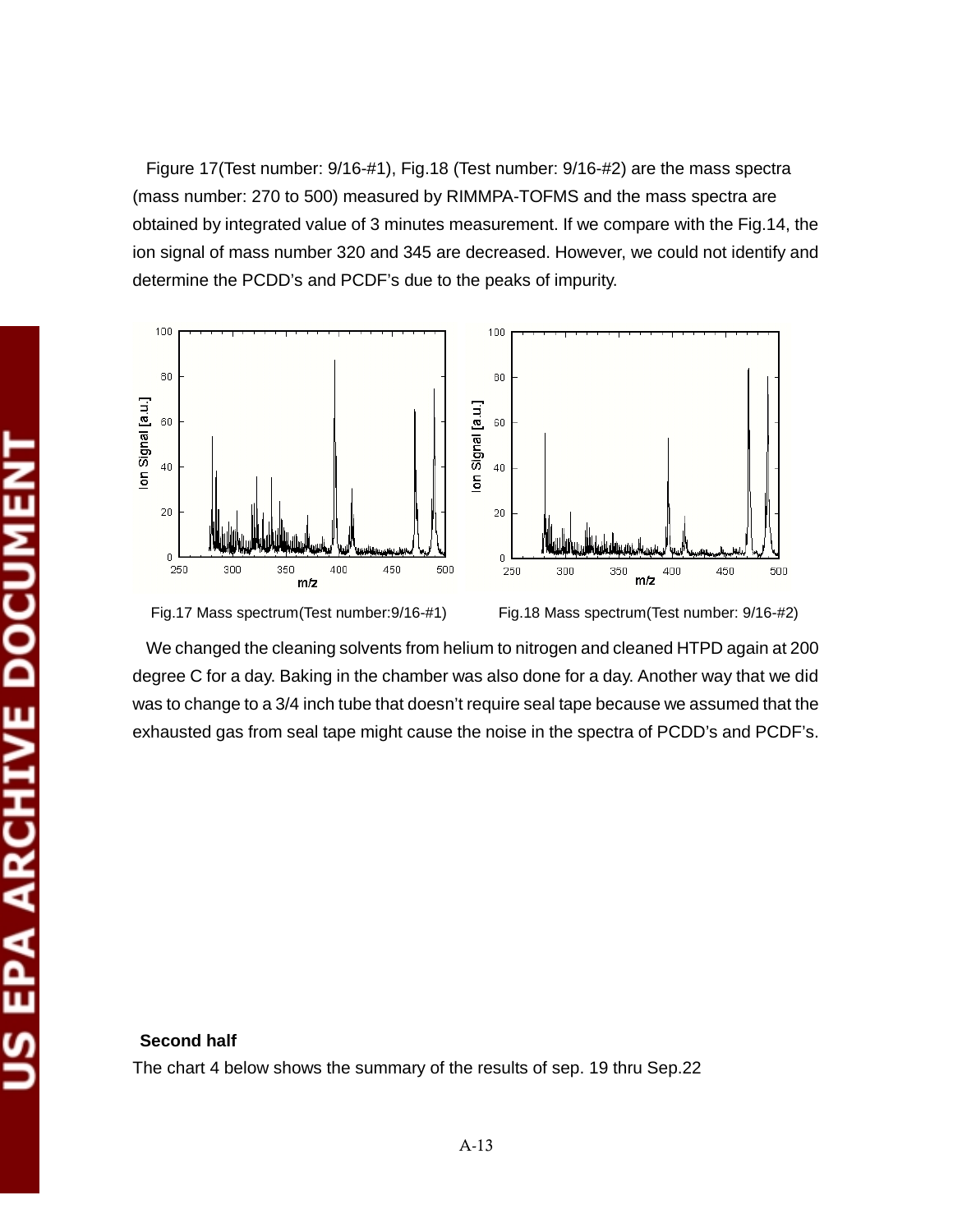|                     | 9/19                                                                                                                                                                                                              | 9/20                                                                                                                                        | 9/21                                                                                                                               | 9/22                                                                                                                                                                                                |
|---------------------|-------------------------------------------------------------------------------------------------------------------------------------------------------------------------------------------------------------------|---------------------------------------------------------------------------------------------------------------------------------------------|------------------------------------------------------------------------------------------------------------------------------------|-----------------------------------------------------------------------------------------------------------------------------------------------------------------------------------------------------|
| Sample transfer     | 5m Teflon tube                                                                                                                                                                                                    | 5m Teflon tube                                                                                                                              | No use                                                                                                                             | No use                                                                                                                                                                                              |
| Adsorption          | 105 degree C                                                                                                                                                                                                      | 105 degree C                                                                                                                                | 105 degree C                                                                                                                       | 105 degree C                                                                                                                                                                                        |
| Helium substitution | 3L/min, 5min                                                                                                                                                                                                      | 3L/min. 5min                                                                                                                                | 3L/min, 5min                                                                                                                       | 3L/min, 5min                                                                                                                                                                                        |
| Desorption          | 300 degree C                                                                                                                                                                                                      | 300 degree C                                                                                                                                | 300 degree C                                                                                                                       | 300 degree C                                                                                                                                                                                        |
| <b>RIMMPA-TOFMS</b> | 315.83nm, 3mJ<br>213nm, 0.1mJ                                                                                                                                                                                     | 310.19nm, 3mJ<br>213nm, 0.5mJ<br>Change to improve the sensitivity                                                                          | 310.19nm, 3mJ<br>213nm, 0.5mJ                                                                                                      | 310.19nm, 3mJ<br>213nm, 0.5mJ                                                                                                                                                                       |
| Others              | No preheating of He gas<br>Isomer analysis<br>$(2,3,4,7,8-PeCDF)$<br>Change the 3/4 inch tube                                                                                                                     | No preheating of He gas<br>Leak check of sampling line<br>Doubled the volume the second<br>sampling of first volume<br>Congener analysis    | No preheating of He gas<br>Congener analysis<br>Set TENAX column directly<br>after the filter                                      | No preheating of He gas<br>Congener analysis<br>Set TENAX column directly<br>after the filter                                                                                                       |
| <b>Results</b>      | Fig. 19<br>Spectrum quenching of<br>m/z395, 410<br>Spectrum decreasing of<br>m/z470, 490<br>Fig.20<br>Detect the peak signals in<br>the m/z=338,340 and 342<br>2,3,4,7,8-PeCDF isomer is<br>imposible to identify | Fig.21-32<br>TeCDD. PeCDD is<br>posible to identify<br>No detection of HpCDD,<br>OCDF, OCDD<br>Other congeners are<br>imposible to identify | Fig. 34-45<br>Same as previous day<br>There is a possibility<br>TENAX was broken<br>through due to the too<br>much sampling amount | Fig. 46-56<br>m/z278 signal increased<br>Congeners are<br>imposible to identify<br>Detection of mass spectrum<br>m/z260, 262<br>Fig.57<br>The flow rate 0.5 to 3 L/min<br>the ion signals increased |

### Chart 4

### **Sep.19 2005**

Though many kinds of material are ionized because we use the shorter wavelength of the excitation laser in the congener analysis, the only selected isomers would be ionized in the isomer analysis because the longer wavelength of excitation laser is applied.

Figure 19 (Test number: 9/19) is the mass spectrum (mass number: 270 to 500) when we carried out the isomer analysis of 2,3,4,7,8-PeCDF. The ion signal is integrated value for 3 minutes measurement. The peak signals of mass number 395, 410 quenched, 470 and 490 decreased and peak signal of mass number 362 was increased. These materials are resonantly ionized by the excitation laser wavelength of 2,3,4,7,8-PeCDF.

Figure 20 is the mass spectrum near the 2,3,4,7,8-PeCDF. Although there exist the peak signals in the m/z=338, 340 and 342, we could not identify the 2,3,4,7,8-PeCDF isomer because the ionization intensity is different from the ionization intensity ratio that can be estimated by the isotope existence ratio.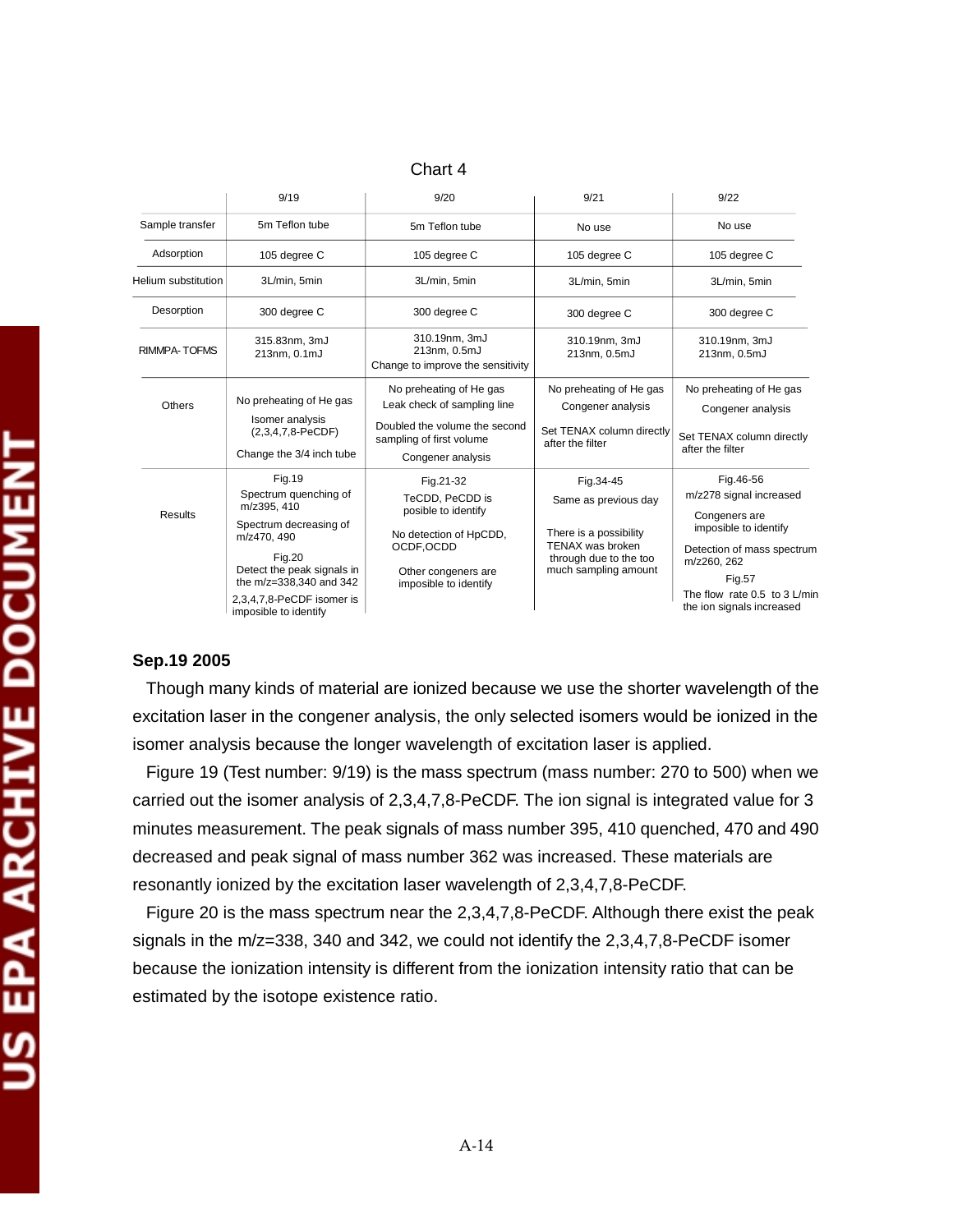



### **Sep.20 2005**

We changed from isomer analysis to congener analysis because we could not identify 2,3,4,7,8-PeCDF in isomer analysis. We did leak check of sampling port before tests. To rise up the sensitivity, we changed the excitation laser wavelength to 310.19nm and ionization laser energy to 0.5 mJ because we thought the PCDD's and PCDF's density was too low to detect. We tested whether the peak signals become doubled when we sample the double volume as first sampling volume.

Figure 21 (Test number: 9/20-#1), Fig.22 (Test number: 9/20-#2) are the mass spectra (mass number: 270 to 500) measured by RIMMPA-TOFMS and the mass spectra are obtained by integrated value of 3 minutes measurement. The second sampling volume was double of the first one, however, the signals in the second sampling were lower than the first one.

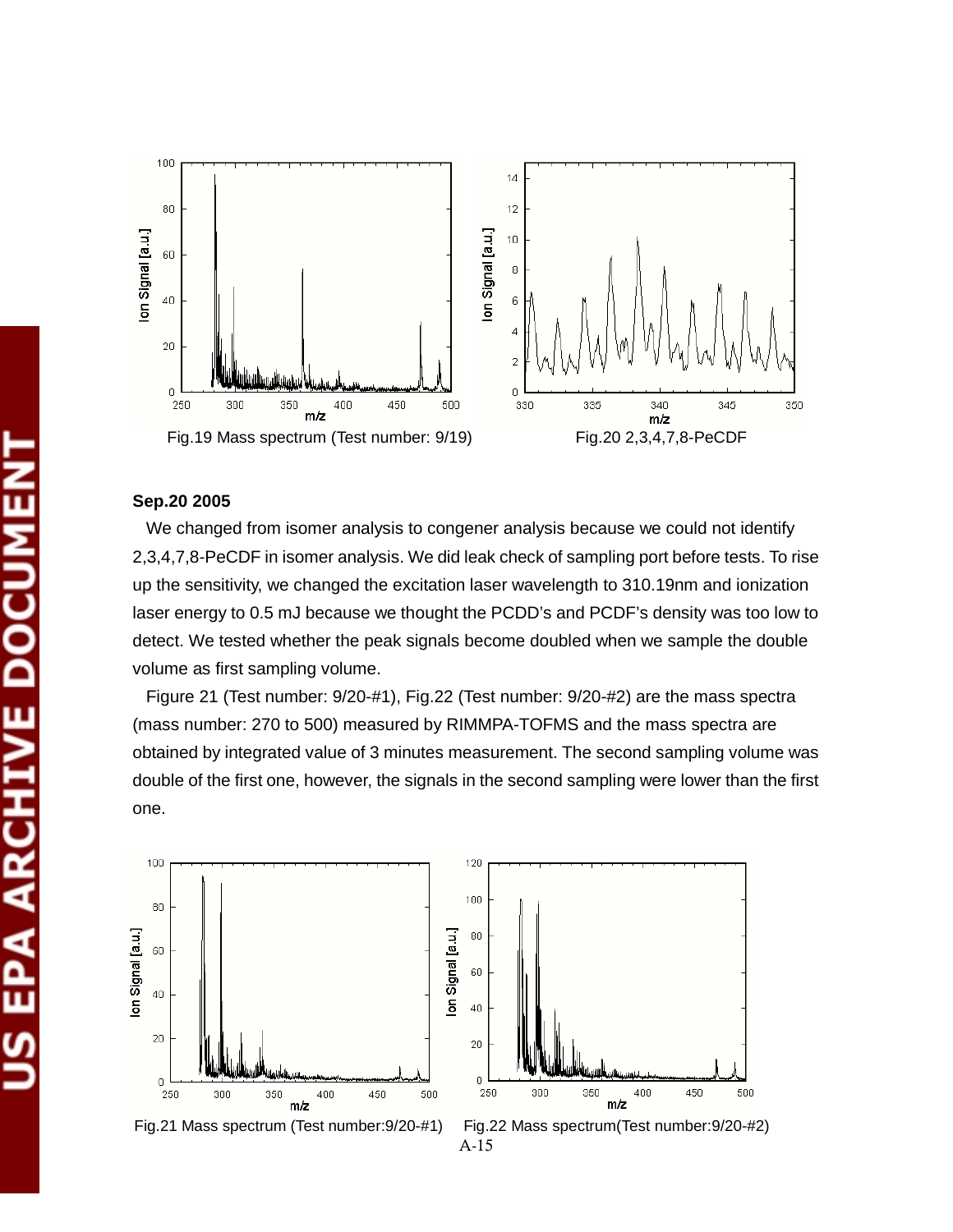Figures 23 to 32 are the mass spectra which are expanded the near parent-ion spectrum of the tetra to octa chlorinated DDs and DFs. The indicated values are relative intensity of each peak normalized by M+2 ion signal in the case of TeCDD, PeCDD. We recognized some differences in the intensity ratio between the observed one and that estimated from existence ratio of chlorine isotope. In the case of TeCDD, the observed ratios are 71.2/100 and 57.6/100, while the estimated ratios are 77.4/100 and 48.7/100. But no detection was made on HpCDD, OCDF and OCDD or of the other congeners.

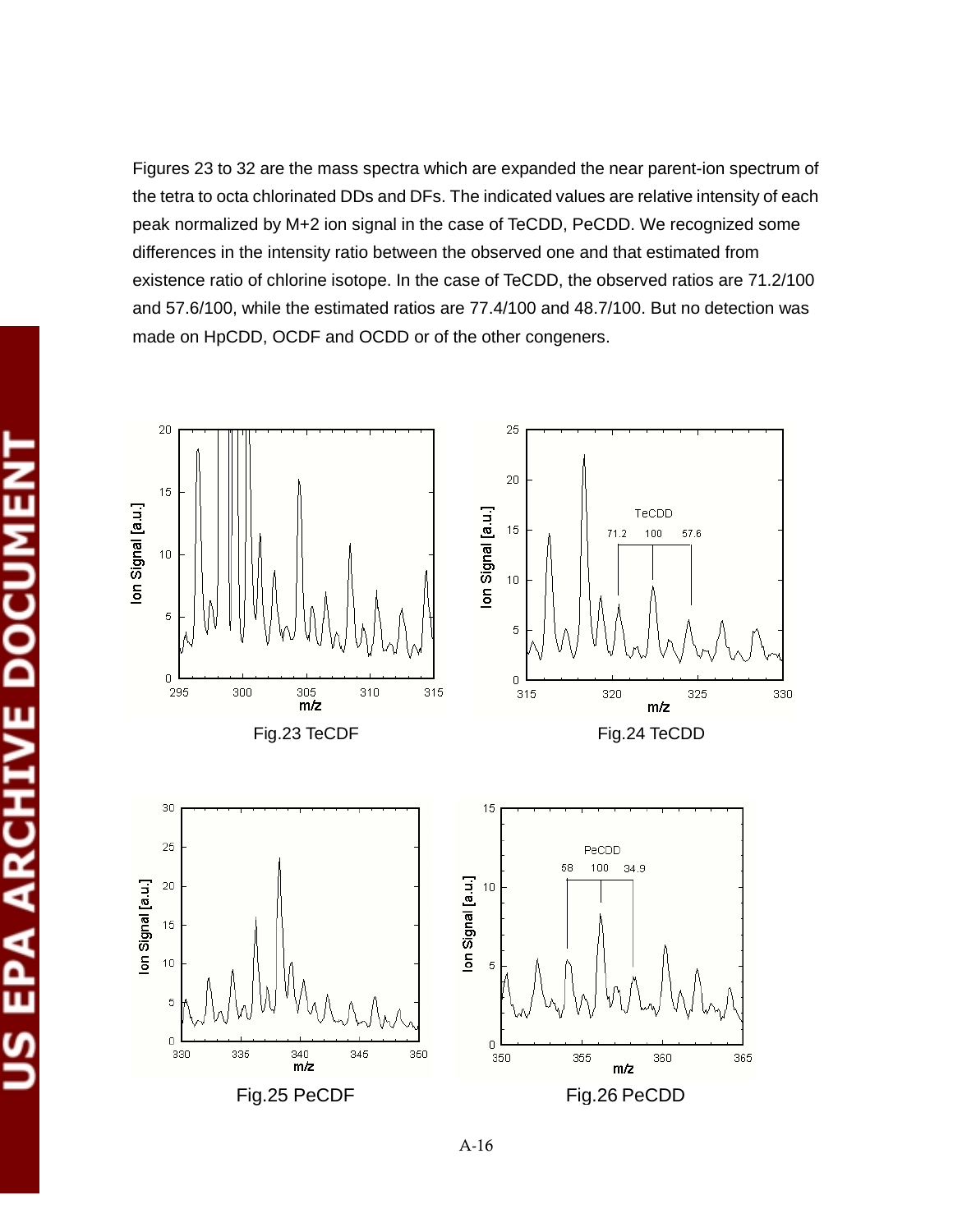## US EPA ARCHIVE DOCUMENT

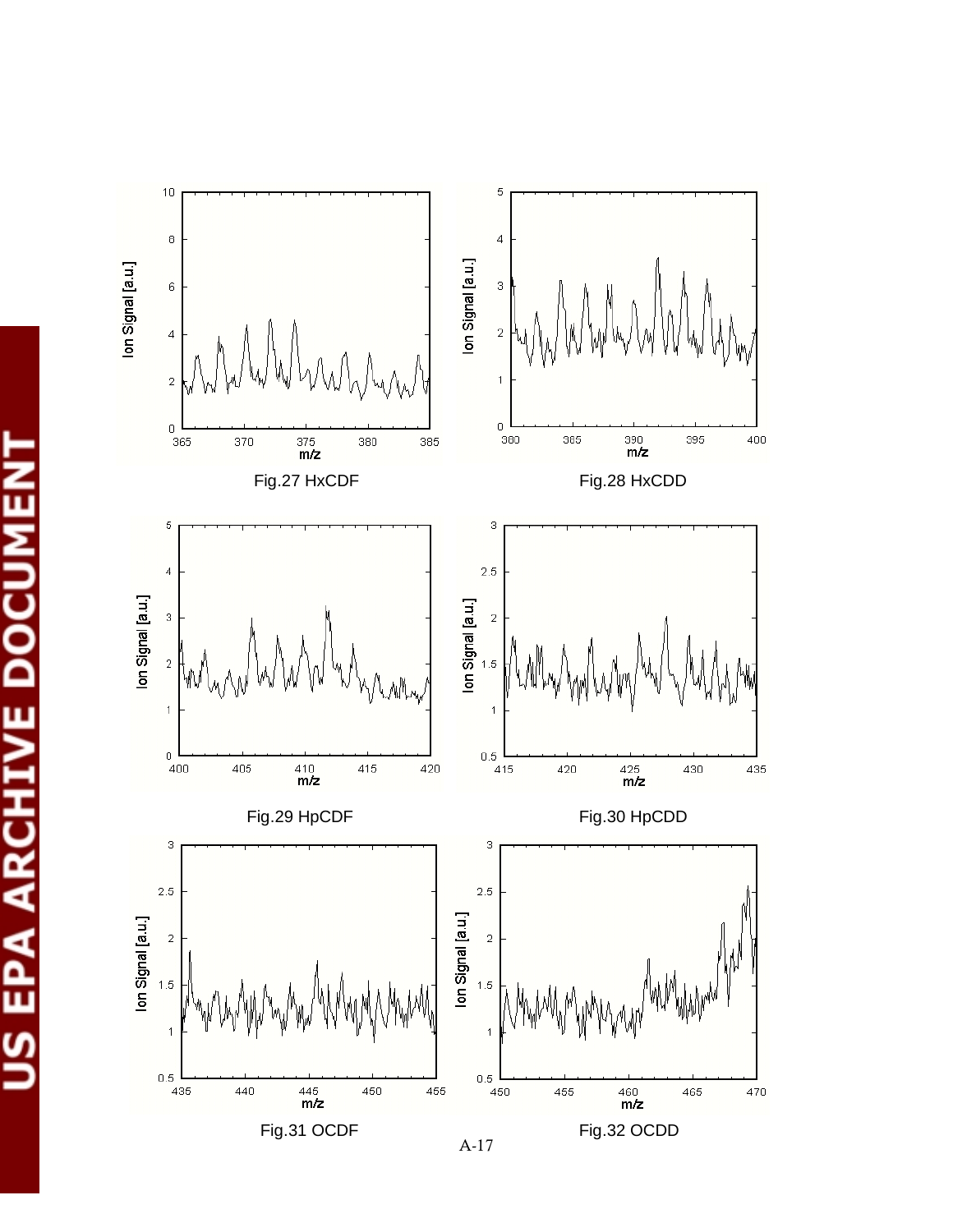### **Sep.21 2005**

Knowing the fact that PCDD's and PCDF's are decreased to 1/2 during the gas moves 30cm in a 1/4 inch size Teflon tube, and that if a Teflon tube is heated at 200 degrees C, out gas will occur and PCDD's and PCDF's will be denatured, the 5m heated sampling line (Teflon tube) prepared before the experiment was removed. So the TENAX column was set directly after the filter of filter oven (Fig.33). After sampling, the temperature of the TENAX column was cooled down from 105 degree C and took it out from Filter Oven. And bringing it to the site of RIMMPA-TOFMS and going into the steps of helium substitution, desorption and analysis were curried out.

 Figure 34 (Test number: 9/21-#1), Fig.35 (Test number: 9/21-#2) are the mass spectra (mass number: 270 to 500) measured by RIMMPA-TOFMS and the mass spectra are obtained by integrated value of 3 minutes measurement. The total trend of the results of no-use of Teflon tube was not different from the case of use of it. The second sampling volume was doubled as the previous day and the signals of impurity were decreased on this day. We decided it had break through since there are too many amounts of samplings.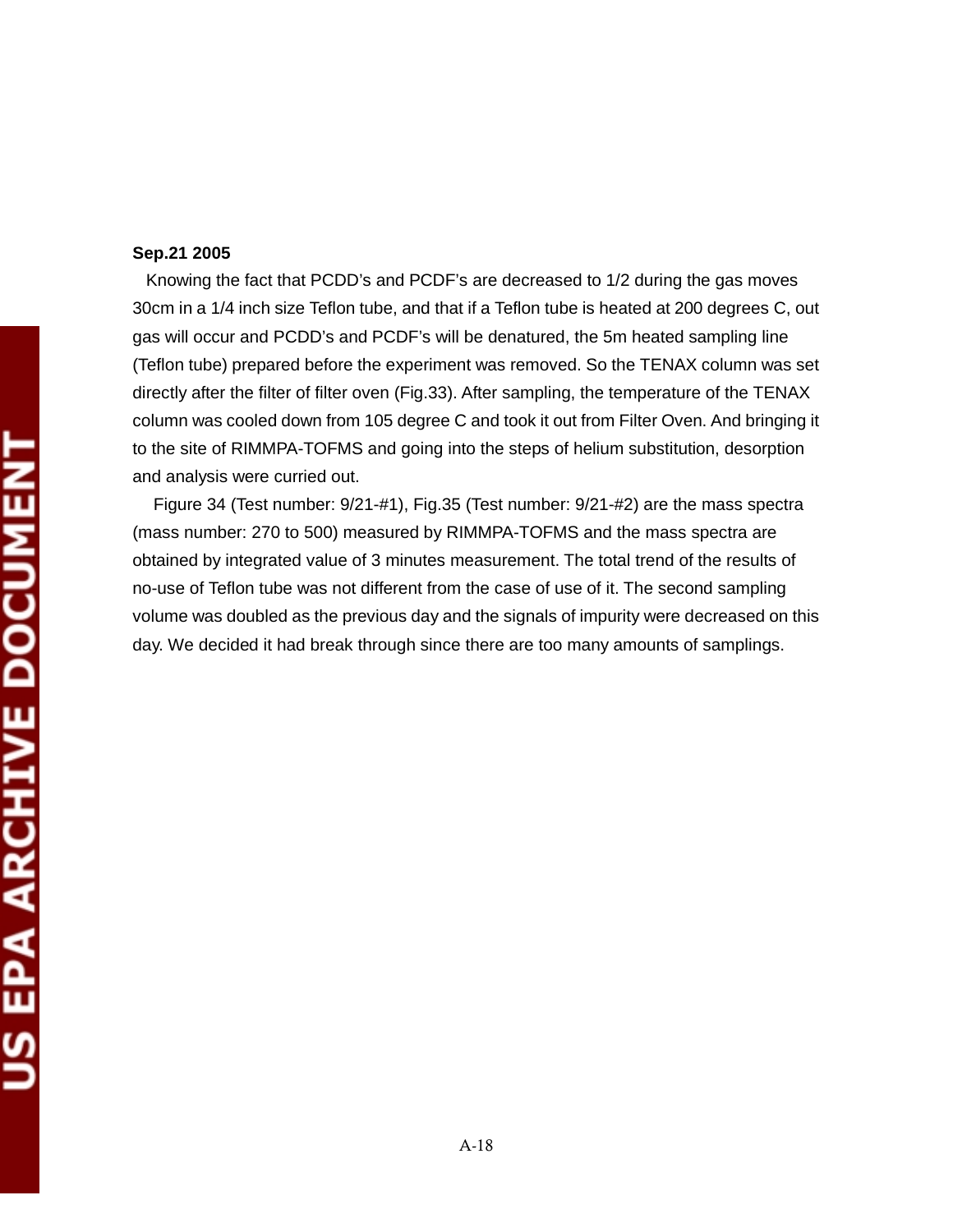

Fig.33 Schematic diagram of the sampling train, with single condenser, connected to filter directly, and measurement by RIMMPA-TOFMS



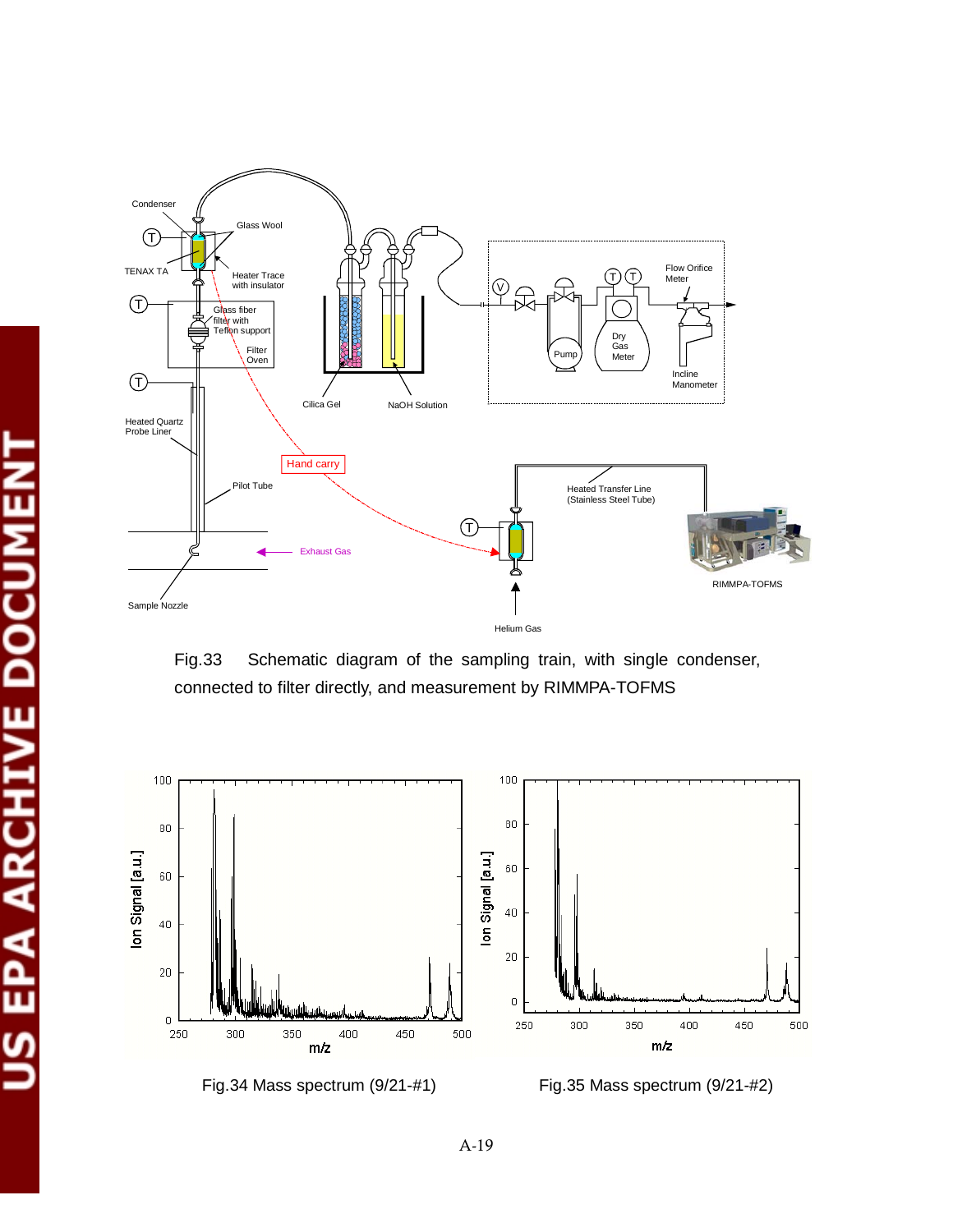Figures 36 to 45 are the mass spectra which are expanded near parent-ion spectrum of the tetra to octa chlorinated DDs and DFs. The indicated values are relative intensity of each peak normalized by M+2 ion signal in the case of TeCDD, PeCDD. We recognized some differences in the intensity ratio between the observed one and that estimated from existence ratio of chlorine isotope. In the case of TeCDD the observed ratios are 67.2/100 and 38.8/100, while the estimated ratios are 77.4/100 and 48.7/100. But the other congeners were impossible to identify.

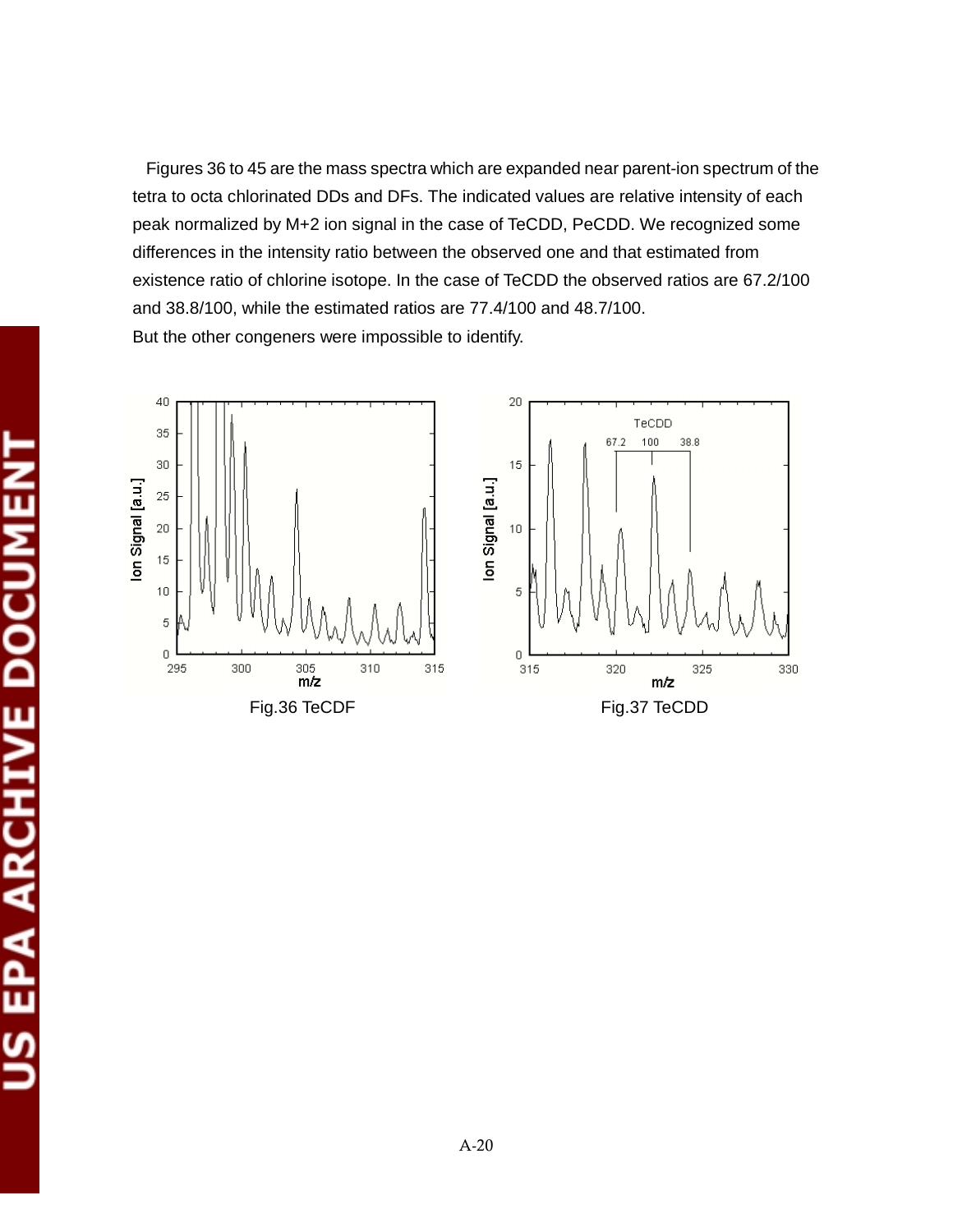## US EPA ARCHIVE DOCUMENT

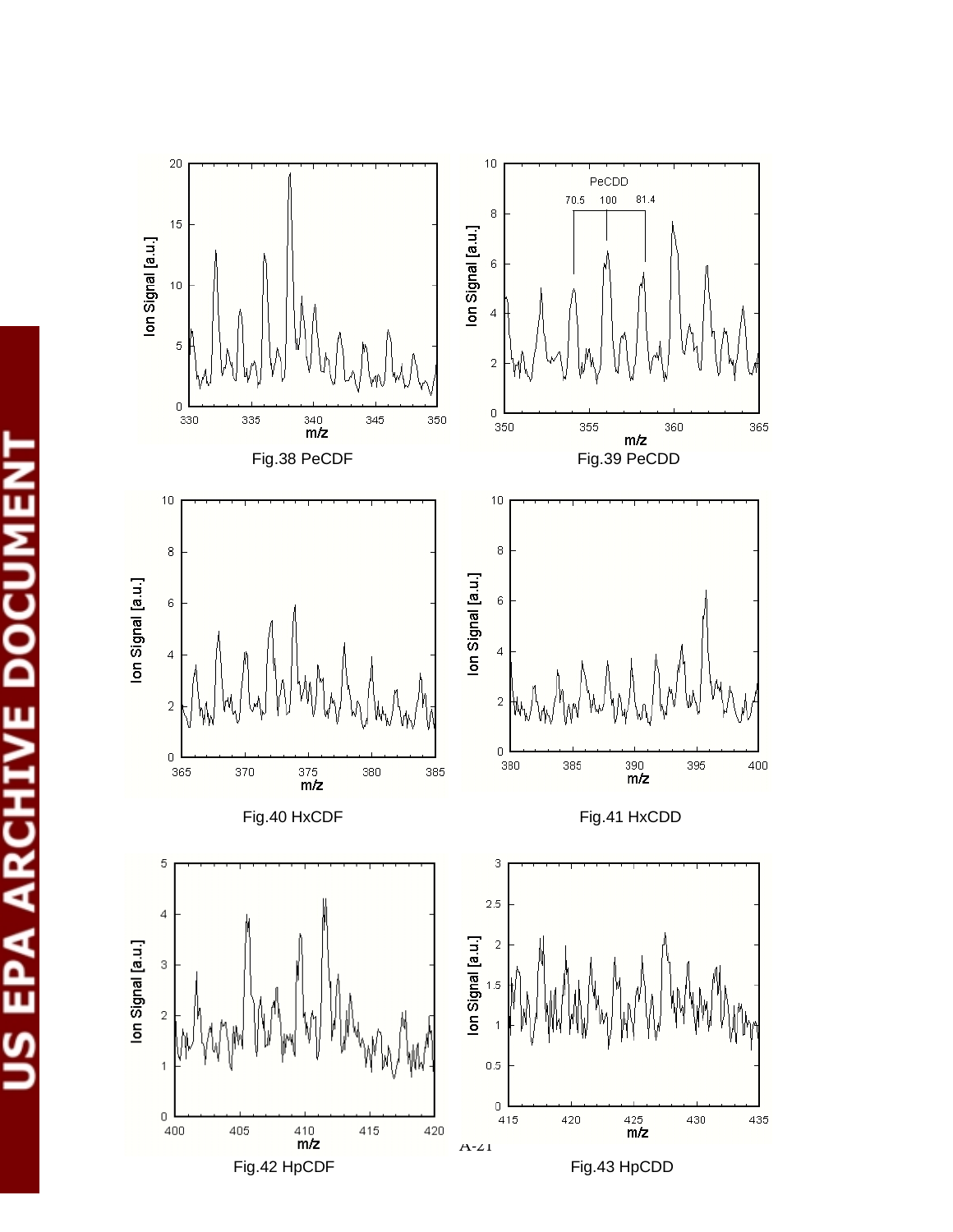

### **Sep.22 2005**

To avoid the break through, we reduced the TENAX volume to 1 g and for the second sampling 2.5g and the volume of sampling itself were reduced.

Figure 46(Test number: 9/22-#1) is the mass spectrum (mass number: 270 to 500) measured by RIMMPA-TOFMS and the mass spectrum was obtained by integrated value of 3 minute measurements. Although the sampling volume was 1/8 of the previous day, the ion signals of mass number 278 and 280 were increased, and the other signals are decreased. We also measured the lower mass region from 250 to 270 and we recognized the spectra in mass number 260 and 262. It was assumed that the PAH or chlorinated PAH from boiler.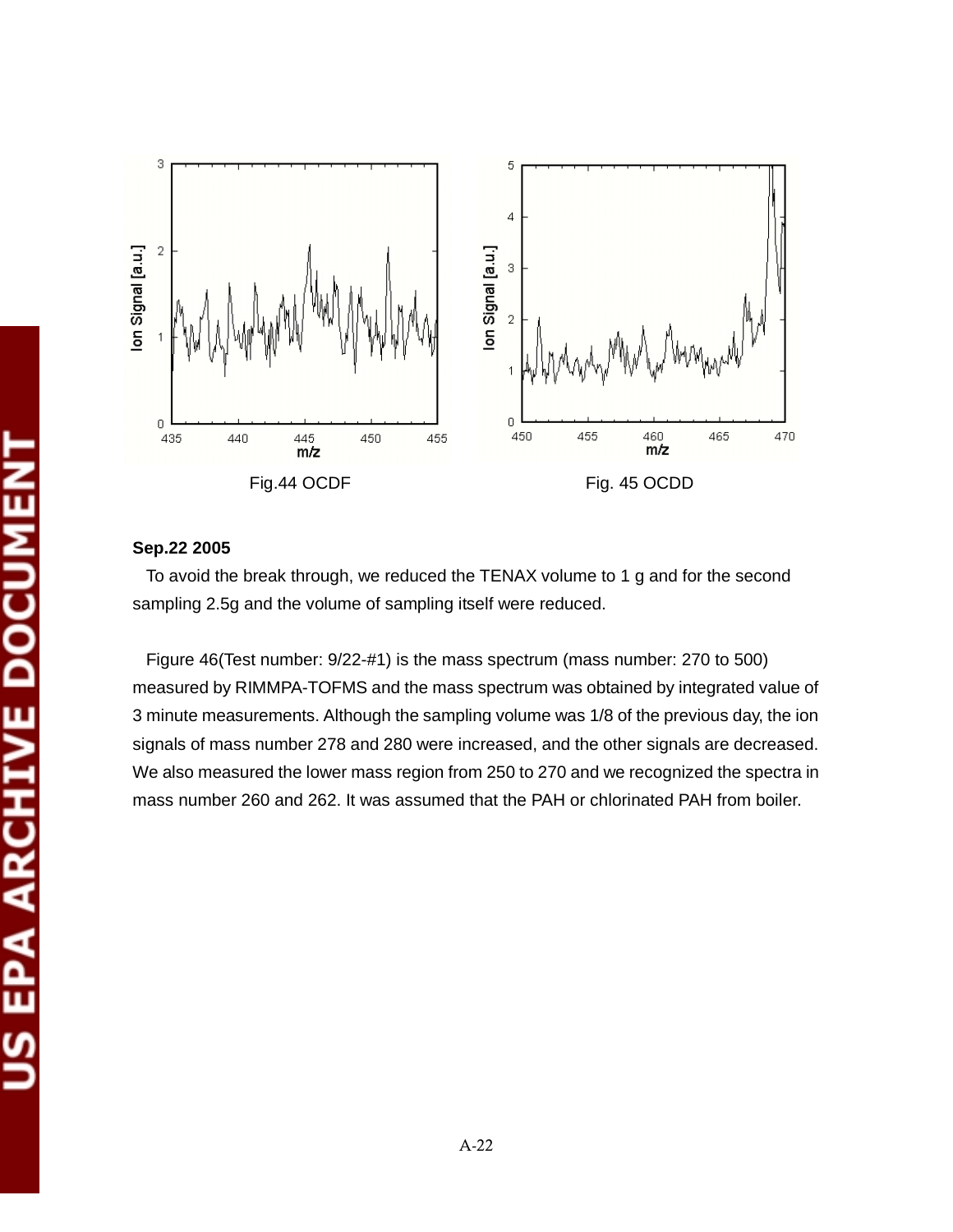

Fig.46 Mass spectrum (Test number:9/22-#1)

Figures 47 to 56 are the mass spectra which are expanded near parent-ion spectrum of the tetra to octa chlorinated DDs and DFs. The signals of impurity were decreased because the sampling volume was decreased and also the tetra to octa chlorinated DDs and DFs mass signals are decreased and we could not identify it nor determinate it.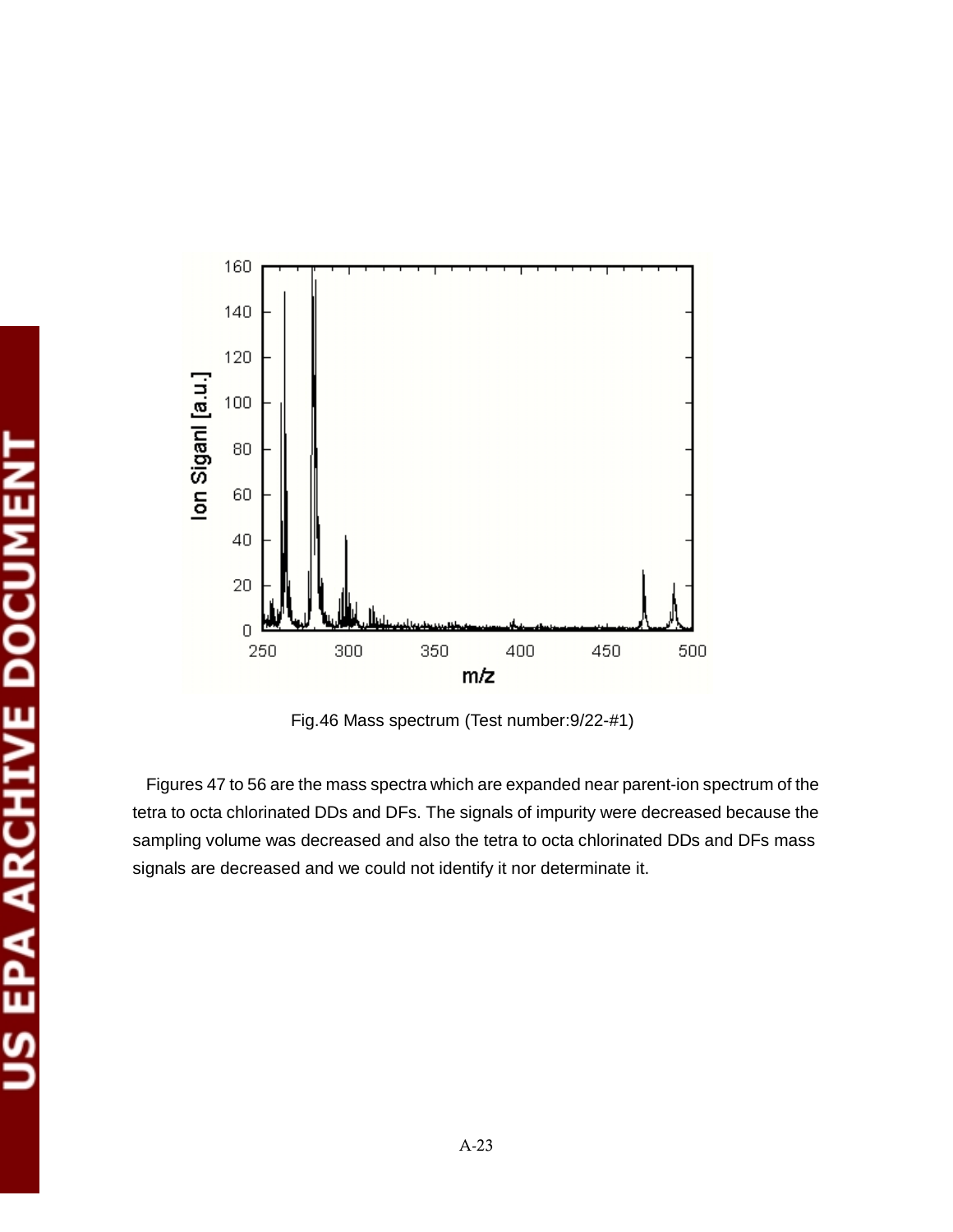### **US EPA ARCHIVE DOCUMENT**

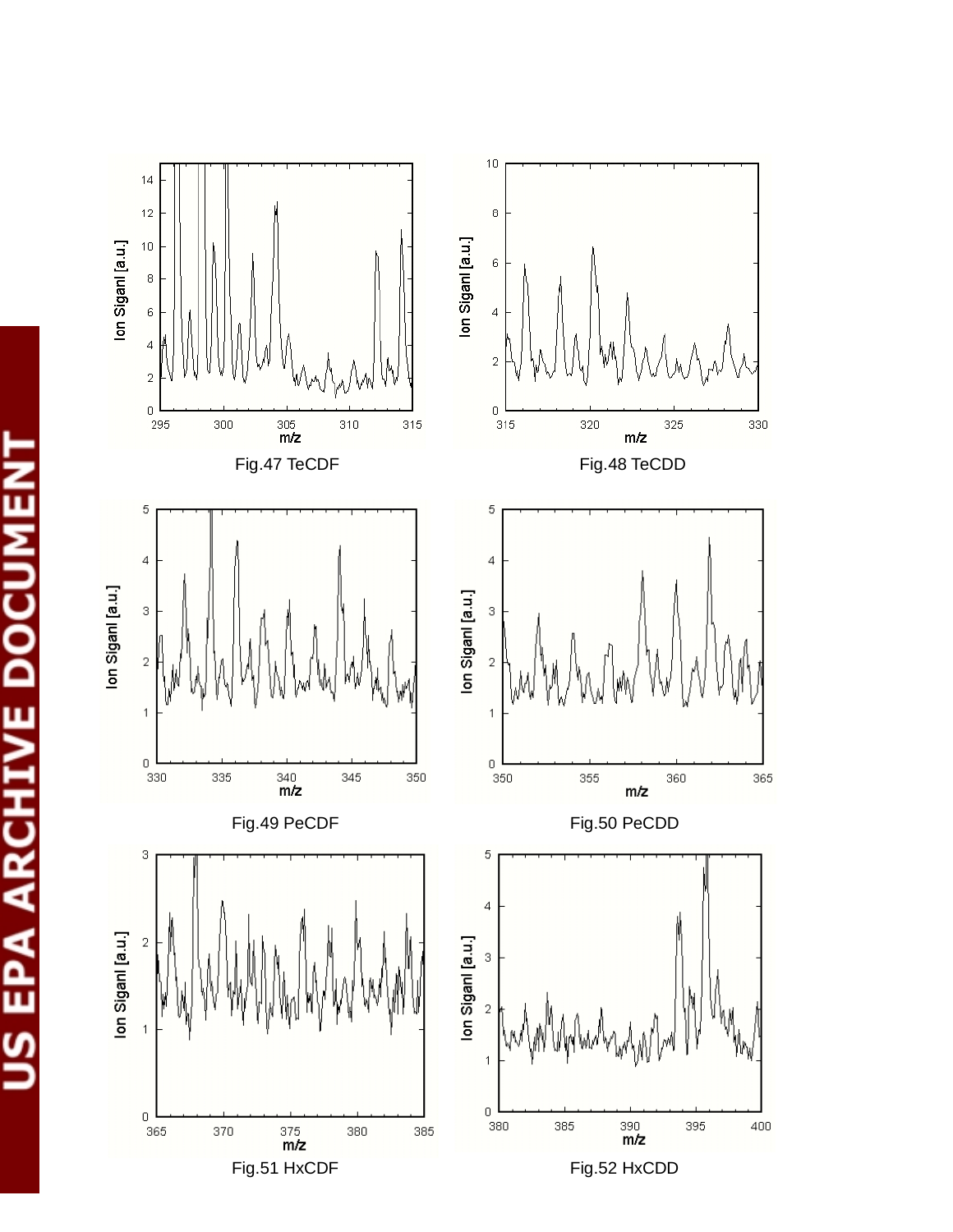

It is because the some absorbed materials in TENAX were remained due to the low flow rate of helium gas.

Figure 57 is the mass spectrum obtained by RIMMPA-TOMS in the case of increasing helium flow rate to 3 L/min after the measurement end of Test number: 9/22-#2. Comparing to the data of 0.5 L/min, the ion signals increased. We thought the sample remained in the TENAX column not being pushed out.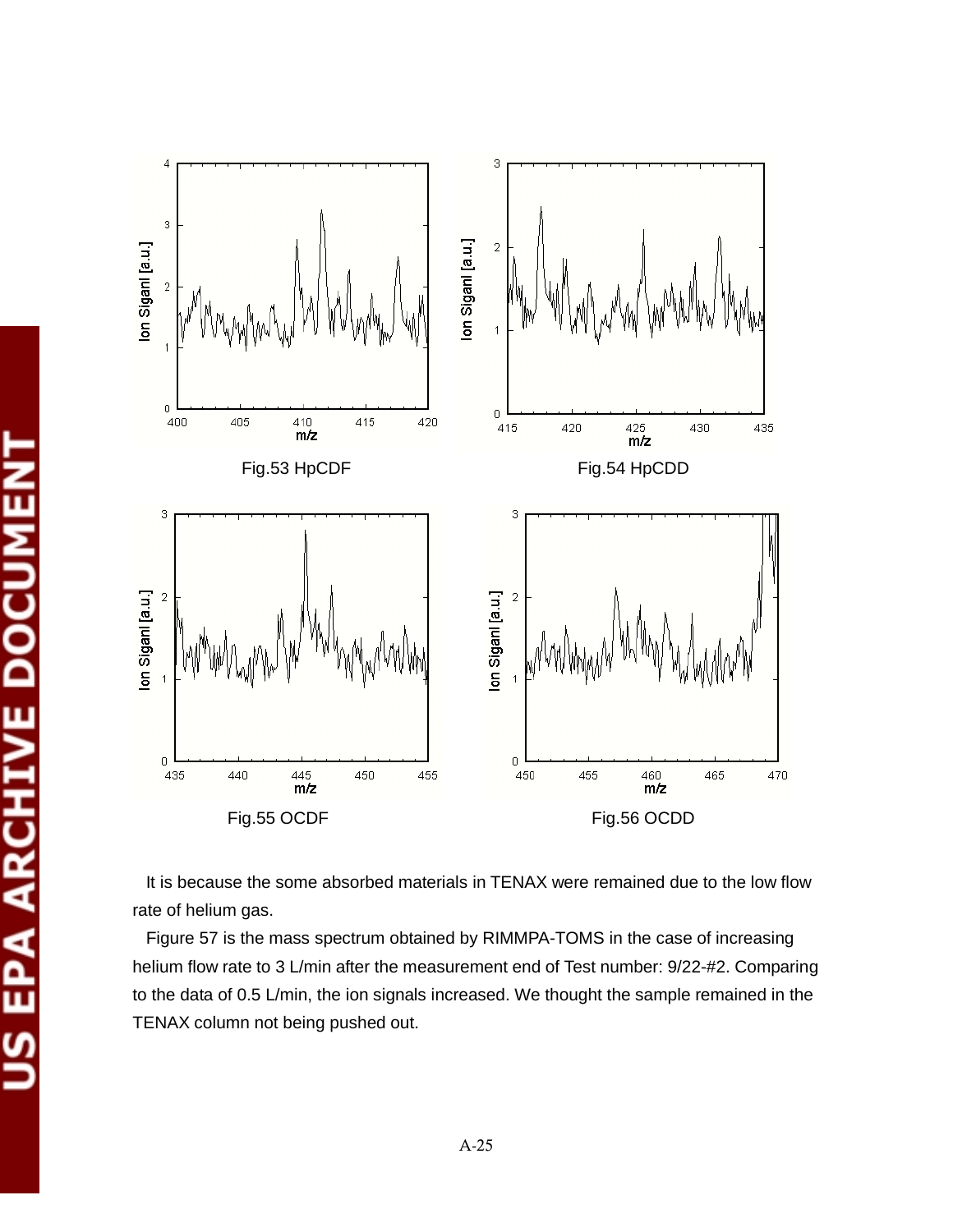



### **7. Conclusion**

What we have performed this time through the test is

- 1. We straggled for adjusting the Adsorption and Heated Desorption.
- 2. It has taken us much time to get rid of unexpected occurrence of PAH & Poly-Chlorinated PAH that caused from Naphthalene Cu to generate Dioxin.
- 3. This PC-PAH causes the damages to break the congener ratio which is essential to identification of PCDDs/PCDFs because they overlap with those of PCDDs/PCDFs.

Even under this situation, we tried two types of analysis of congeners and isomers. In the congener analysis, the peaks detected in the vicinity of mass of TeCDF, TeCDD, PeCDD, and OCDF were able to be identified. However, it was difficult to identify other

congeners because PAH and chlorinated PAH contained in exhaust gas came in succession with spectra of PCDD's and PCDF's. With regard to the results of PAH or chlorinated PAH that we have got in the experiment, are shown in chart 5.

In the case of isomer analysis 2,3,4,7,8-PeCDF, we detected mass peaks in the mass number 338, 340 and 342. It was tough however, to identify and to measure because the intensity ratio of the isotopes 338, 340, 342 observed is different from the signal calculated by the existence ratio. It was not possible to identify the isotope signals of 2, 3, 4, 7, 8- PeCDF, because the mass spectra of impurities (PAH and chlorinated PAH etc.) that existed in the mass neighborhood of 2, 3, 4, 7, 8- PeCDF came in succession, and detection was obstructed.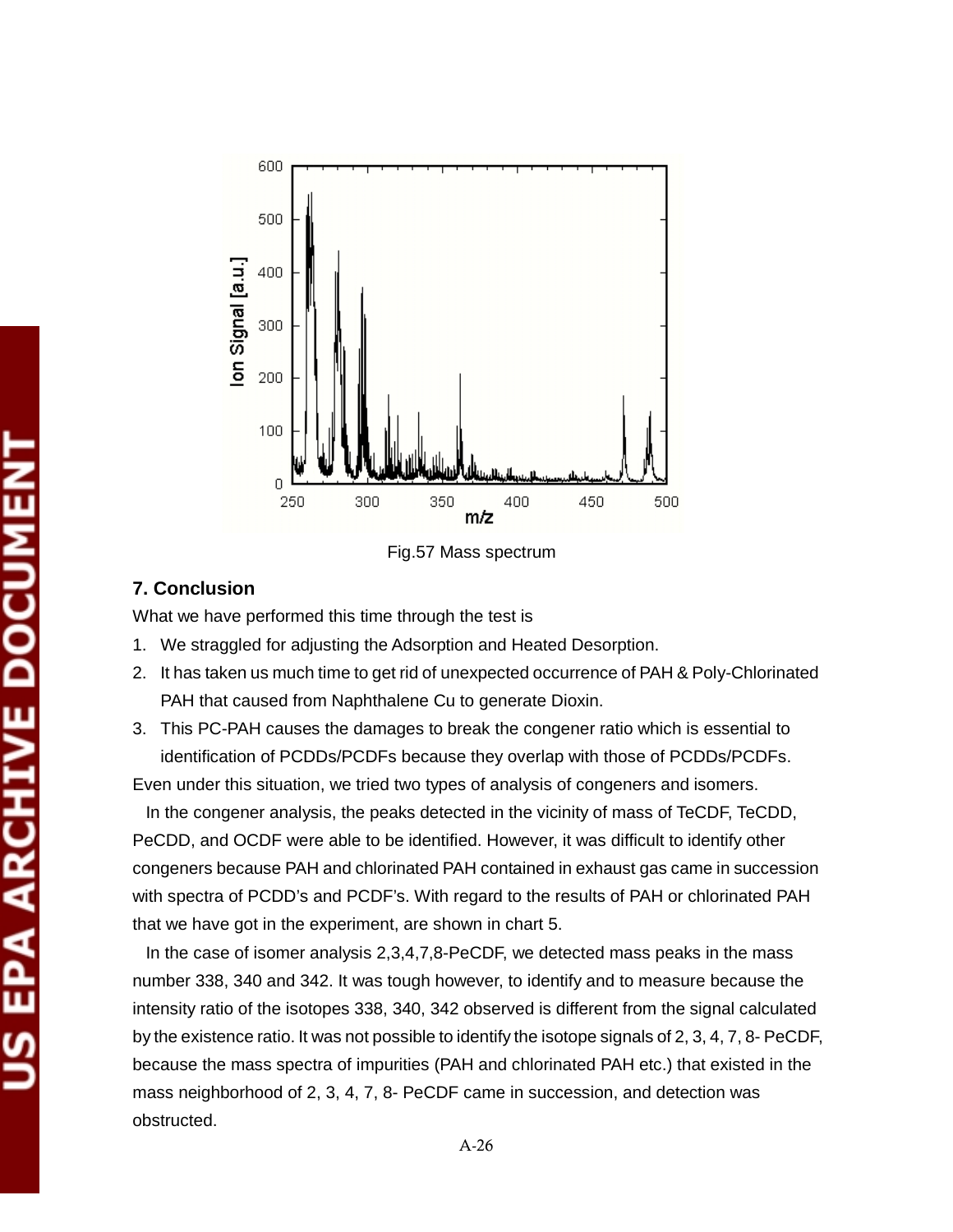Through this ETV test this time, we realized that the toughness in the real gas but at the same time we learned many things and eventually we have to the stage to convince that we are very close to be able to detect the isomer analysis in real gas in the very near future.